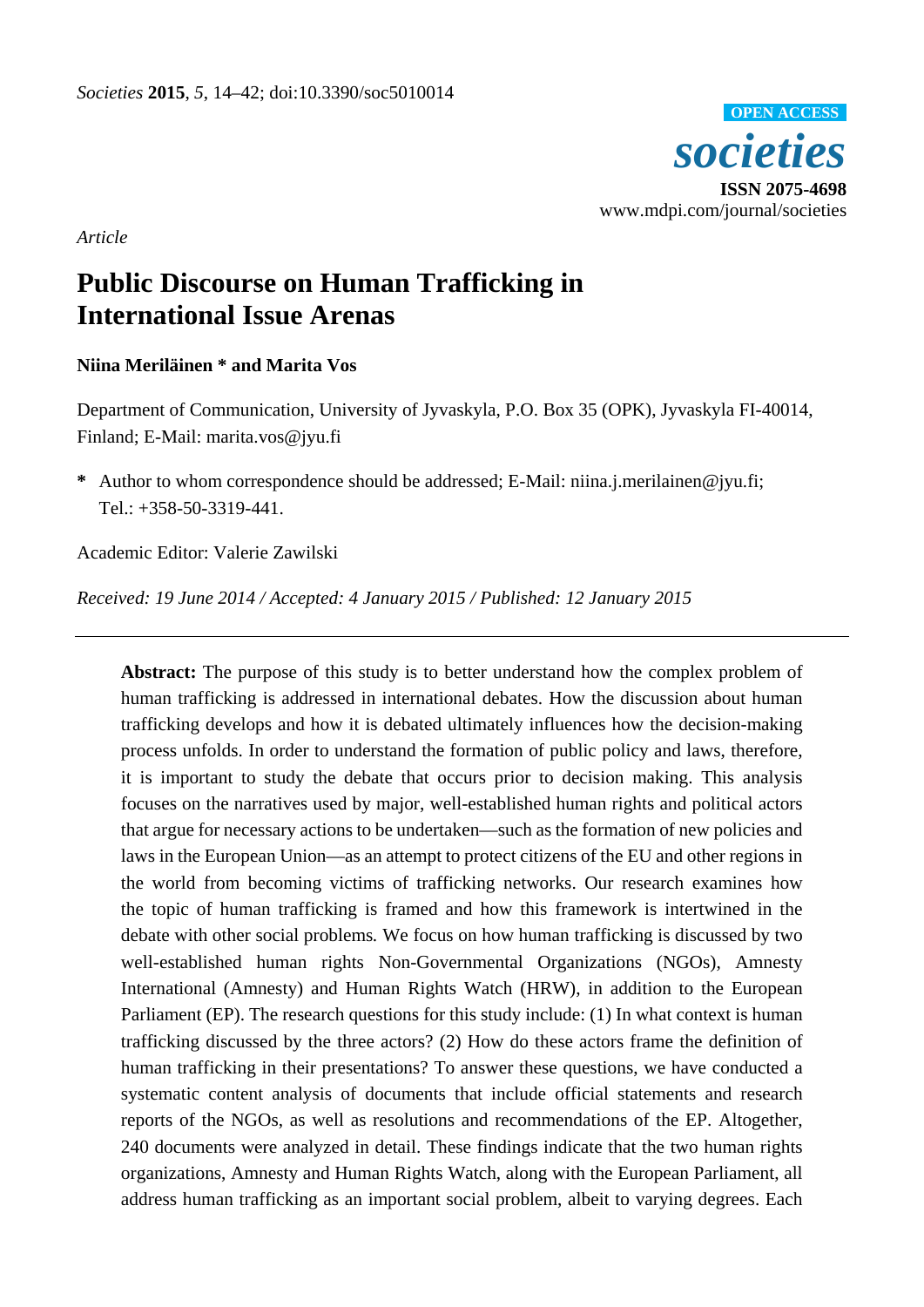actor has a different method of correlating human trafficking with many other social problems, thereby emphasizing different causes and effects. In our analysis, we examine the concept of framing and, in particular, responsibility framing in order to understand the causal relationships between actors and events. The findings of this study suggest that the formation of various social policies and laws in the international political forum are deeply affected by the dynamic interrelatedness between the political issues, actors, and form and content of the debates about human trafficking that precede the formation or revision of a policy and law.

**Keywords:** human trafficking; human rights; communication; issue arenas

## **1. Introduction**

Human trafficking is a challenging social problem to overcome. The causes and effects are interwoven, and there are no easy solutions that are readily available. Pettigrew [1] (p. 233) states that in order to find a solution, the "demands have to be communicated". This also underlines the importance of communication for human rights organizations, as debates precede decision making and policy formation. Thus, a discussion about the problems and solutions that surround this controversial issue is a precondition for the decision-making process, which includes the formation of laws and policies that address this human rights issue. This observation has special relevance for this study, as the purpose of this research is to better understand how human trafficking is addressed in the public discourse.

In particular, the focus of this study is on well-established human rights and political actors, and how they frame the issue and possibly intertwine it with other issues. By analyzing social narratives that are based on documents by the different actors, we have determined how each social and political debate is structured and how each actor has framed the issue. Subsequently, this analysis demonstrates how these arguments are amalgamated into the presentations of the actors, and we can then see if there are any differences in the way that the problems are addressed by the actors. By revealing different views, interests, and power plays that may either hinder or facilitate developing a consensus to find a solution for this complex problem, we can then examine how the negotiation of meaning takes place. Moreover, a better understanding of the context wherein human trafficking is discussed and how the issue is framed can offer us insight into what are seen by the actors as causal reasons behind human trafficking, thereby helping us find ways to resolve this difficult problem in the later stage of policy and law formulation.

The paper is structured as follows. First, we will share our insights on how human rights issues are discussed in the public arena. We will introduce the issue of human trafficking by briefly looking at how it has been addressed in the literature. Second, the research methodology that we have used to analyze the 240 documented presentations by three international actors on human rights issues will be described. Third, we will present our results and discuss relevant theories that explain our findings.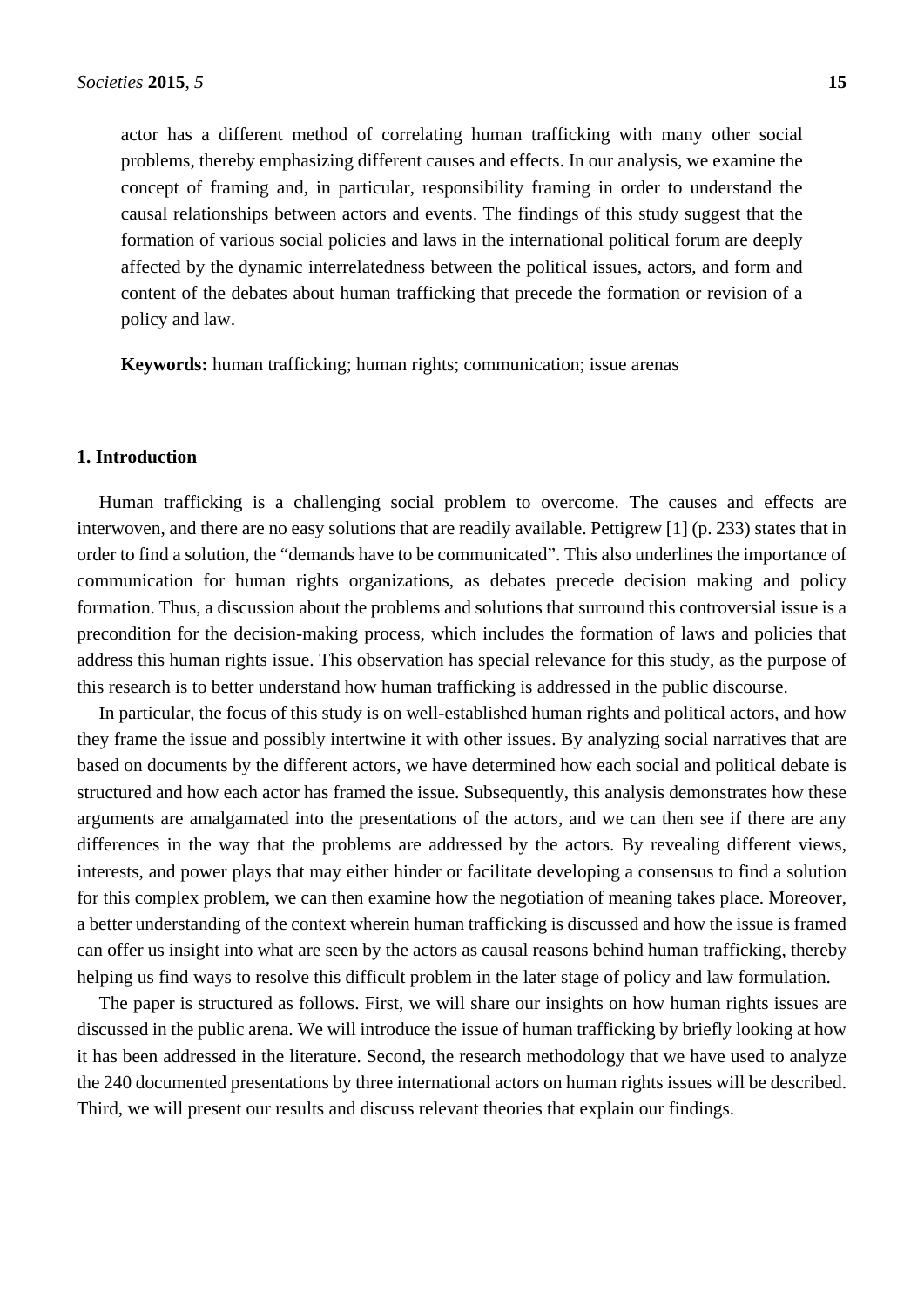## **2. Human Rights Issues**

Human rights are political. How we define what human rights are is a common topic of discussion by individual people, non-governmental organizations (NGOs), and traditional political actors such as parliaments. NGOs and parliaments are both political actors. Although treaties and policies are made by a few established political actors, many people and organizations are actually involved in shaping the political decision-making process. Various groups and organizations, which are members of civil society, as well as private actors involved in agenda setting [2], contribute to this process. NGOs have been involved in developing international laws and formulating and implementing public norms. They therefore act in a similar manner to political parties [3]. Joachim [4] (p. 268) in turn argues that "NGOs engage in strategic framing processes to set the agenda in three stages: the definition of problems, the development of solutions or policies, and politicization." NGOs have become key political powers that set the agenda, frame, and promote various power strategies [5]. Murdie [6] found that human rights NGOs do have a political impact on the policy-making process and this can then have a moderate impact on human rights performance.

Dahre [7] argues that human rights are political instruments and the discourse about human rights is about influence, force, and political power. This discourse is political by nature, thus calling for both social and political solutions. Human rights do not appear and disappear by themselves. As Ibhawoh [8] (p. 80) states, "the language of human rights has become a principal means of legitimizing political and social agendas" and human rights framing can be used to include or exclude certain norms and policies [9].

Moreover, human rights issues are not static: some issues that have long been accepted as part of a given culture have now become known as human rights violations [10]. Because perceptions of human rights issues are closely connected to particular cultural environments, they are consequently highly sensitive topics affecting the formation of public policy and law in the human rights domain [11]. According to Nash [12], human rights are cultural and their meaning essentially contestable. Thus, due to different sets of cultural beliefs, values, and experiences, people have different understandings of what human rights are [13–15].

This can lead to lack of consensus on whose rights should be protected [16]. Dahre [7] even argues that human rights are used to justify particular cultural, moral, and political views internationally, and can be said to be a form of cultural imperialism. Guttenplan and Margaronis [17] wonder if the distrust between actors will continue, and if human rights agendas can be developed. Donnelly [18] states that there are different views on human rights and that while we are debating which view is correct, the practice of monitoring human rights may be lost. Hence, it is essential to find a common ground on which to base decision-making practices concerning human rights and social inequality.

Governments can draw up treaties and agree to human rights norms, but if citizens are not ready to accept them as legitimate, the support to sustain them will not exist [15]. Thus, both social and political support to legitimize human rights is necessary, as Marsh and Payne [15] argue. Moreover, various forms of power politics between different actors can prevent the creation of solutions. Human rights treaties and agendas may even be used as tool by competing states. Yet, Hafner-Burton *et al.* [19] argue that repressive states, especially those with greater autonomy, may ratify human rights treaties because no sanctions will be implemented, and ratification legitimizes their policies at a low cost while human rights violations will continue as usual.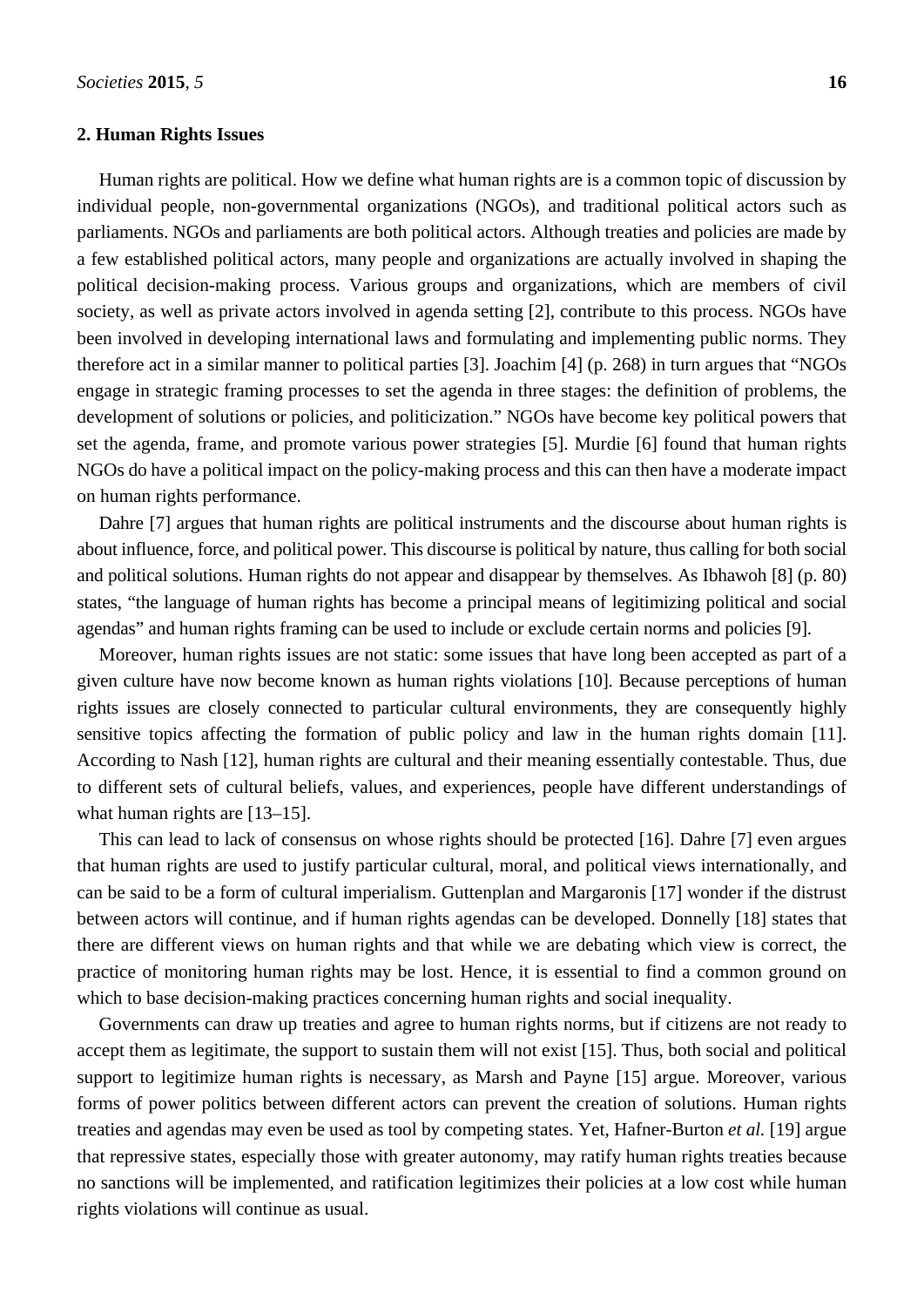Issue arena theory focuses on public debate concerning social problems in issue arenas that are real, or virtual platforms where the attention devoted to these problems changes over time; the actors may become more or less active and new actors may emerge [20,21]. Many actors strive to participate in the debate and each actor will deploy a framing strategy to enhance the salience of their viewpoints [2]. According to Entman [22] (p. 52), to frame means "to select some aspects of a perceived reality and make them more salient in a communicating text, in such a way as to promote a particular problem definition, causal interpretation, moral evaluation, and/or treatment recommendation." Framing is classically connected to agenda setting. Originally, the news media were seen as the instigators of framing [23,24]. Currently, while the power of the press is still recognized, other actors, such as political entities and NGOs, also have power as agenda setters and framers [21]. Framing is a tool for impacting other actors' views and engaging them in resolving social issues [25]. It influences what is emphasized in a narrative, and how a story is told. Framing is a selective process, as it stresses certain aspects over others [26]. Therefore, it follows the principles of a zero-sum game [21,27]. If a new social issue draws the attention of the public, then the attention to a previous issue may be lost. In reality, various human rights concerns are constantly being pitted against each other in public discourse [28]. Different issues compete for attention in arenas that have limited carrying capacities, and only the issues which are in some way attractive—for example, have drama attached to them—are rewarded with attention and consequently become salient concerns. Thus the frameworks of various problems actually compete for attention [29]. Moreover, real-world events and other social concerns will act as rivals and possibly influence the attention that will be paid to a social issue. Sometimes a human rights violation is debated in various issue arenas simultaneously as, for example, in national and regional parliaments and in social media. The course of the debate in one issue arena may also influence how the debate develops elsewhere.

In addition to emphasizing certain important aspects of a social problem, the process of framing can also be used in a narrative to connect one issue with another. Linking social concerns to one another in a narrative can have a positive effect, especially when a non-salient problem is linked with a more salient one. For example, linking human rights issues with women's rights has proven to be a powerful framework that has mobilized international support [4]. Nicholson and Chong [30] call this process of linking topics together as "bandwagoning". Actors will assess the social issue by considering possible linkages between the topic of concern and established human rights concerns [31]. For example, Amnesty generally introduces a new topic by establishing a link with an already established human rights theme [32]. Framing is a strategic process that may also be used to connect one social issue with certain values. Values are essential motivational beliefs about outcomes of favorable modes of individual behavior [33]. If frames do not resonate with the pre-existing system of values and beliefs, then an issue may be disregarded by the public [21]. A value frame thus connects a certain social issue with established values that support one view on the issue [34]. Busby [35] states that to persuade policy actors to become involved in the decision-making process, advocacy frameworks should include values that have a wide societal appeal and personal relevance for the public. Along these lines, Shen and Edwards [36] argue that people bring their own mental frameworks and existing values into the coding process, which adds to the dynamic and selective process of framing. Moreover, they argue that repeated framing of a political problem in a particular manner can eventually influence public opinion.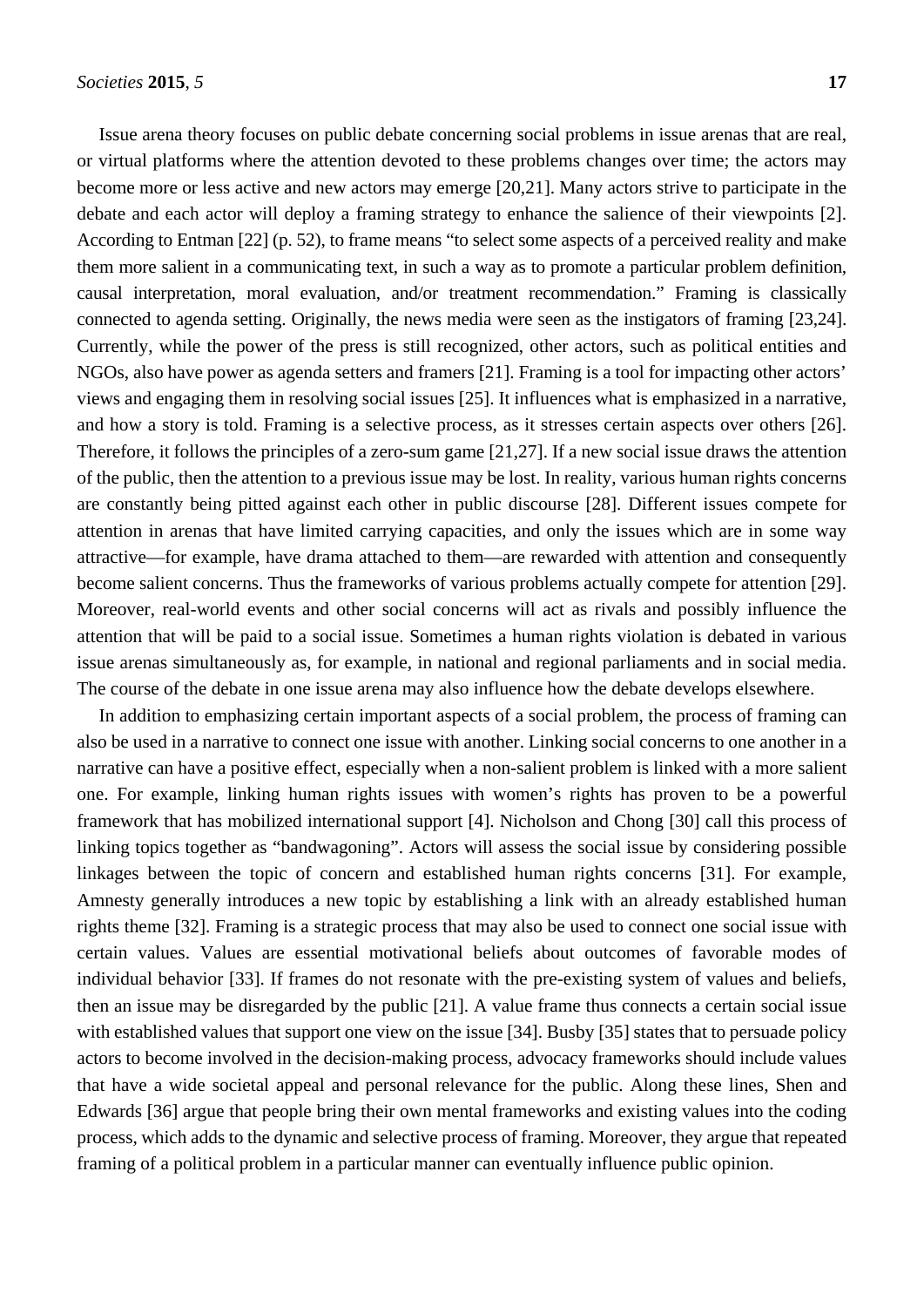## **3. Human Trafficking**

Human trafficking has been extensively addressed in the human rights literature. Human trafficking has been described as the cross-border global trading of people in which there is, on one hand, a low risk of being apprehended by state officials and, on the other hand, a high profit margin compared to other illegal activities for the traffickers. Human trafficking usually involves victimizing people through the use of extreme violence and various forms of social, economic, and political discrimination [37–40]. International concern about this problem motivated governments to place this topic on the international agenda in the 1980s and 1990s. Initially, this attention was the result of the feminist protests against violence against women, at a time when international law did not envision human trafficking outside the parameters of prostitution [41]. Political and economic factors and lucrative job opportunities push people from one country, often in the Global South, pulling them to other countries, often Western countries in the Global North [37,42]. Victims are primarily trafficked for sex- and domestic labor-related exploitation, as well as to be victims of forced marriages, to work as beggars, and have their vital organs harvested [38,43]. In an effort to control people so that they may be sold as commodities, traffickers may, for example, drug and abuse their victims [39,44].

Human trafficking has been acknowledged as a very complex issue; it is thus a difficult one to resolve [38,45]. Scholars and political advisors on this serious crime have suggested that, in order to target this problem, the broader socioeconomic context needs to be taken into account [46]. Agbu [38], for example, explains that the volume of trafficking that takes place within a state is connected to the level of corruption in immigration organizations and the number of organized crime networks that are active within a society. Human trafficking networks often operate in conjunction with other illegal trade activities that existed prior to their involvement in human trafficking [43]. Maedl [47] addresses the development of these hierarchical systems in sexual crime, where trafficked women form a so-called "second wave" of criminal activity, when they return to their home country to recruit more victims, thus contributing to further human rights violations. Similarly, victims once trafficked often continue to be trafficked, also demonstrating that human trafficking is part of a cycle of oppression that connects various actors, events, and violations to one another [44,48].

Culturally, scholars describe human trafficking as having deep roots [9]. Perhaps the interrelatedness of specific social problems, and the context in which these problems take place, is not fully understood or agreed upon. Subsequently, understanding what human trafficking is, and how actors and events are interrelated, may be due to culturally bound definitions of what human trafficking is [49]. Thus we contend that it is important to study human trafficking narratives used by human rights and political actors, paying particular attention to the social and cultural contexts that they live in.

# **4. Power Politics**

Actors in arenas form various networks. Studies on NGOs by Keck and Sikkink [13] (p. 8) clarify that "networks are forms of organization characterized by voluntary, reciprocal, and horizontal patterns on communication exchange…The network concept travels well because it stresses fluid and open relations among committed and knowledgeable actors working in specialized issue areas." Moreover, Lewin [50] points out that channels (networks) have no simple beginning and ending, but are circular in character;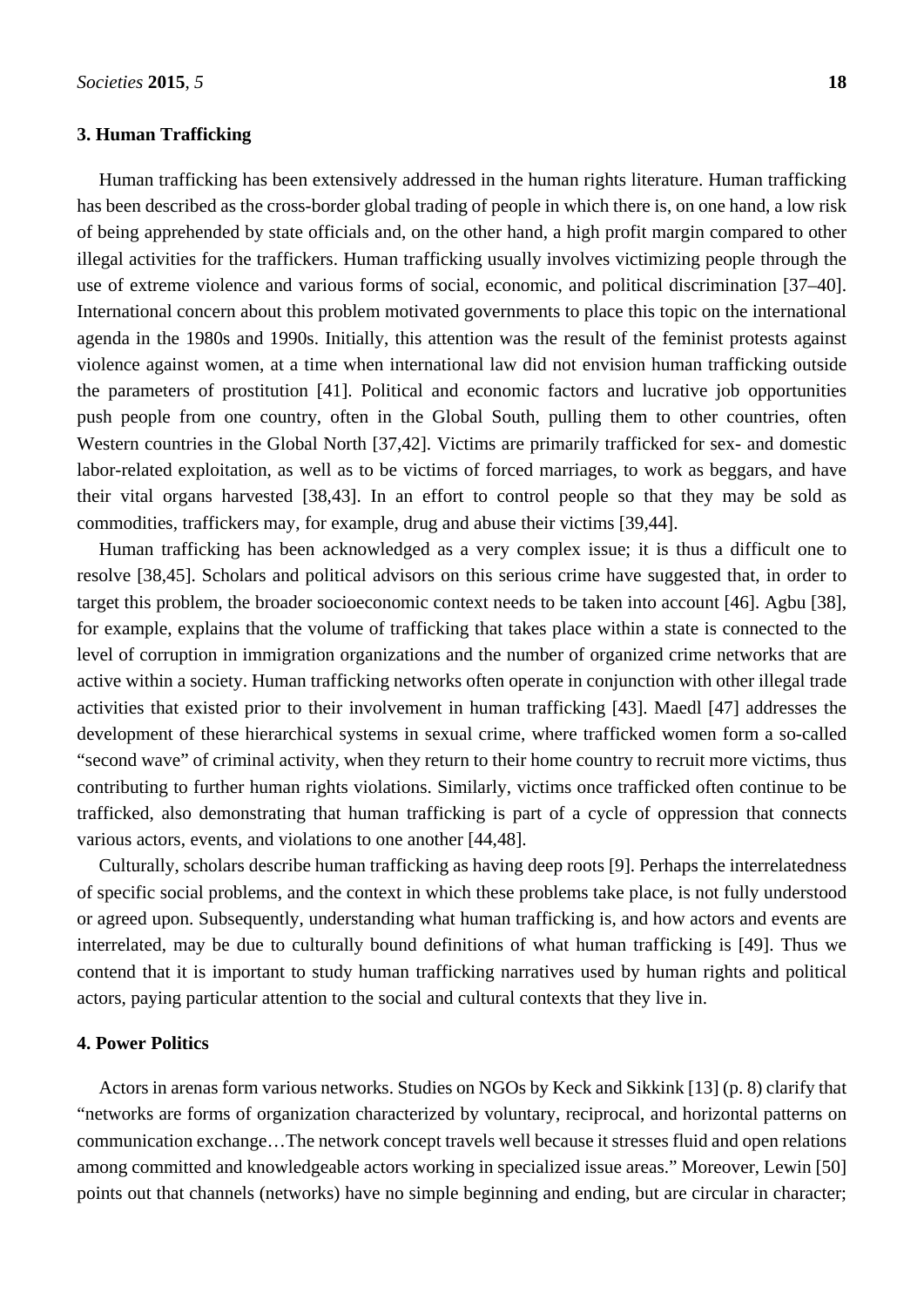they intertwine, one channel becoming part of another. In issue arenas, power represents a more prominent role in the network. Power can be gained by selecting certain issues to focus on, and through framing and agenda setting.

Many different political actors, including various NGOs, are active in the human rights debate [28], and all have different interests and views to promote in the debate [51]. They battle for power positions armed with their own frameworks and views on what are currently the most salient human rights violations. The causes and effects of these problems are not always shared or agreed upon. Pallas and Urpelainen [52] (p. 6) mention that "in the absence of consensus, power becomes a key issue". Power is more than just Dahl's [53] notion of actor A statically having influence over actor B. Bachrach and Baratz [54] argue there are two faces of power: decision making and non-decision making. During the process of decision making, powerful actors participate and make other actors do something they did not originally want to do, whereas during non-decision-making situations, certain political issues or conflicts are intentionally left out of the discussion [55]. Lukes [56] added that there is a third form of power; ideological power takes place, Lukes argues, when one actor has the ability to manipulate and/or influence the values and points of view of another actor or group of actors. Once an actor has acquired a certain level of power, that actor can then begin to act as a gatekeeper with the ability to influence the course of the debate and, subsequently, the actual decision-making process.

When multiple actors take part in the debate, differences of opinion can create blockages between the actors during the debate and decision-making process, turning the discussion into a political power play. Gatekeeping is a successful form of power politics. Barzilai-Nahon [57] defines it as a process of information control, which can include the selection, addition, and channeling of information; it can also include withholding, shaping, and the manipulation of information, as well as the repetition, localization, integration, disregarding and even the deletion of information. Lewin [50] (p. 145) is credited with developing the notion of gatekeeping, which has since been adopted by various disciplines. He argues that coalition forces in and outside of the gated region decide who is "in power" during the decision-making process and who is "not in power". Bob [28] states that most gatekeepers are organizations with a good staff, a good budget, and a high level of credibility. These powerful actors have the ability and the means to give a certain level of visibility to their favorite issues [28,31]: "Central hubs wish to remain central hubs and prefer to be seen as leaders within a network rather than followers" [31] (p. 98). In addition, Bob [28] (p. 8) claims that "when gatekeepers adopt the claim as a rights issue, the right becomes a recognizable issue on the international scene."

The distribution of power, the position of the actors and their resources thus permit some to become gatekeepers, while others must continue to follow their lead in order to continue receiving support for their own agendas [58]. According to Barzilai-Nahon [57] (p. 1500), information control is connected to power, although "the ability to produce information may produce power, but it is not synonymous to power, and therefore a separation of these constructs (political power and information production) is important." She also states that gated agencies can have power in relation to the gatekeeper, if they exhibit a combination of four attributes: a degree of their own political power, the ability to produce information, a good relationship with the gatekeeper, and alternatives in the context of gatekeeping. Thus gated actors can, via content production, control of agendas and frames, relationship building and producing alternatives, change the course of a debate and influence power relations in different issue arenas. Moreover, to gain issue ownership and power, "issue handling competence is the key" [59]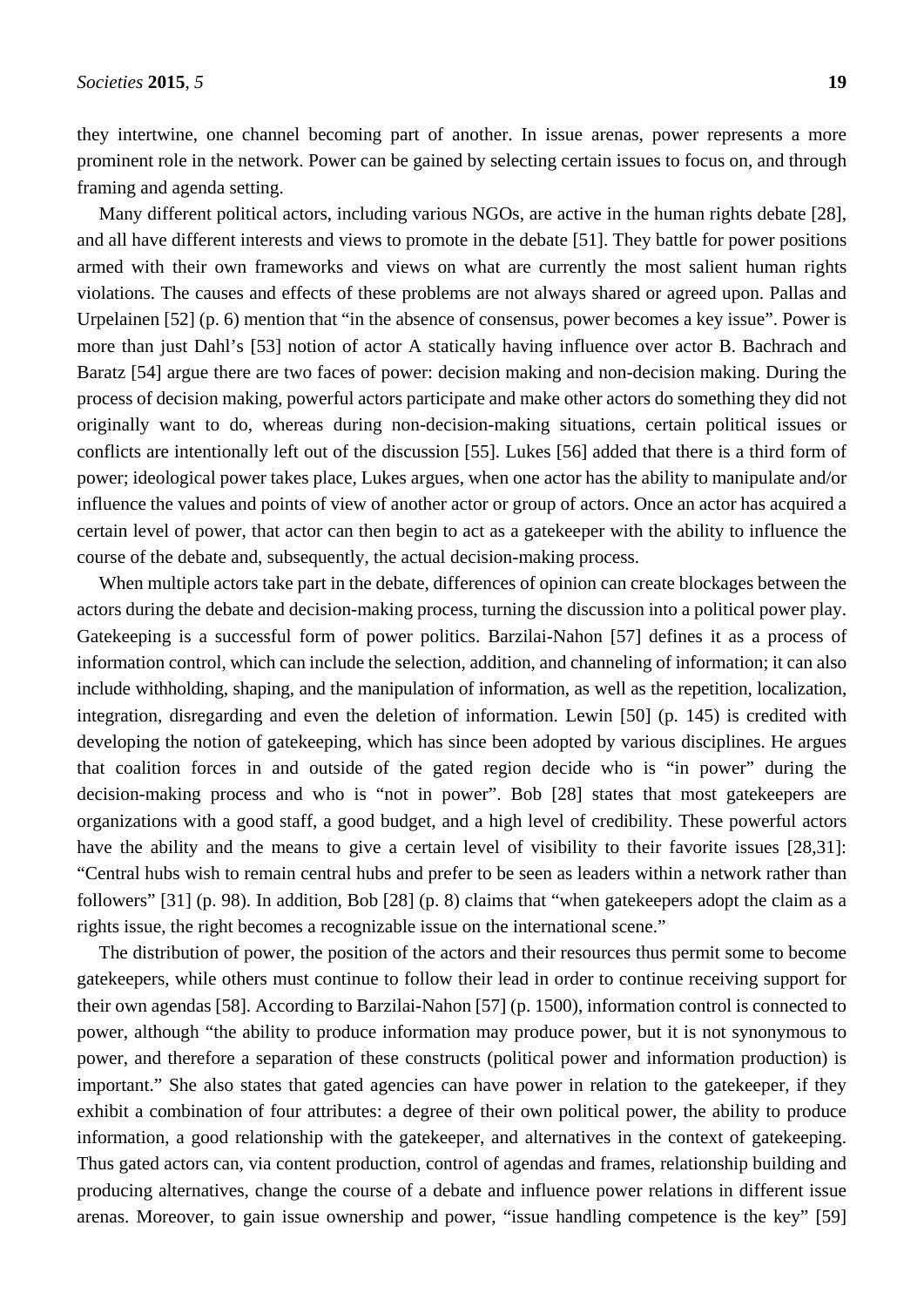(p. 847), which entails the intelligent case by case use of power. With the clever use of information and other means, gated actors may be able to break existing power structures in issue arenas.

Moreover, the fragmentation of coalitions and tension within groups, as well as the forced reality in which the gated actors must comply with the gatekeeper's narratives, can lead some actors to form competing networks and alliances [58], subsequently challenging the central hub and its power relations. Similarly, if a discussion takes place in one issue arena, such as in a national or in the EU parliament, then a counter-debate can occur in online media. For example, victim narrative videos have proven that the social media can create opportunities to disseminate information on important social issues that rarely get attention in the traditional mainstream media, though this in itself does not promise that there will be any political change [60,61]. Therefore, the innovative use of communication tools can also lead to changes in the distribution of information. For example, NGOs' use of social media to inform the general public about human trafficking may lead to the transfer of the debate about this problem to a parliamentary context. It is important to understand how different actors discuss human trafficking and to what extent they emphasize certain criteria while they are framing the issue, as it is clear that shared opinions about this problem may facilitate the development of global norms and solutions.

#### **5. Research Methods**

The aim of this paper is to clarify how human trafficking is discussed, by focusing on the work that is undertaken by two human rights organizations, Amnesty International (Amnesty) and Human Rights Watch (HRW), in addition to the European Parliament (EP). These actors were chosen because they are well-known international NGOs that participate in the development of public policy and law formation. The EP is actively engaged in discussing the topic of human trafficking and finding solutions to this international problem. The research questions that these data address are: (1) In what context is trafficking discussed by the three actors? (2) How do these actors frame the definition of human trafficking in their presentations?

To answer the research questions, a selection of documents was completed and further analyzed. The content analysis took five months to complete. It started at the beginning of January 2013 and finished by the end of May 2013. The dataset includes the two calendar years, 2011 and 2012. Initially, this research inquiry yielded 2225 documents and research reports from Amnesty and the HRW and 168 decision-making documents from the EP. Using a thematic analysis, we examined these documents, identifying those that discussed the topic. Our sample frame then yielded a total of 240 documents that were then further analyzed to see how the issue of human trafficking was addressed by the actors.

The individual documents were analyzed in a similar way. After studying all of the documents, three long data extraction tables were compiled, for the sources of Amnesty, Human Rights Watch and the European Parliament. During the first reading of the document, the title of each document was copied into the table along with the date of publication and reference number, if it was available. This was done to facilitate the retrieval of the document for further examination. During the second reading of the document, direct citations about human trafficking were underlined in order to return to them later during the analytical stage of the research process. Direct citations about human trafficking were then copied into the data-extraction tables. After the third reading of the document, all the citations that were about bandwagoning were also copied into the data-extraction tables under each document title, to create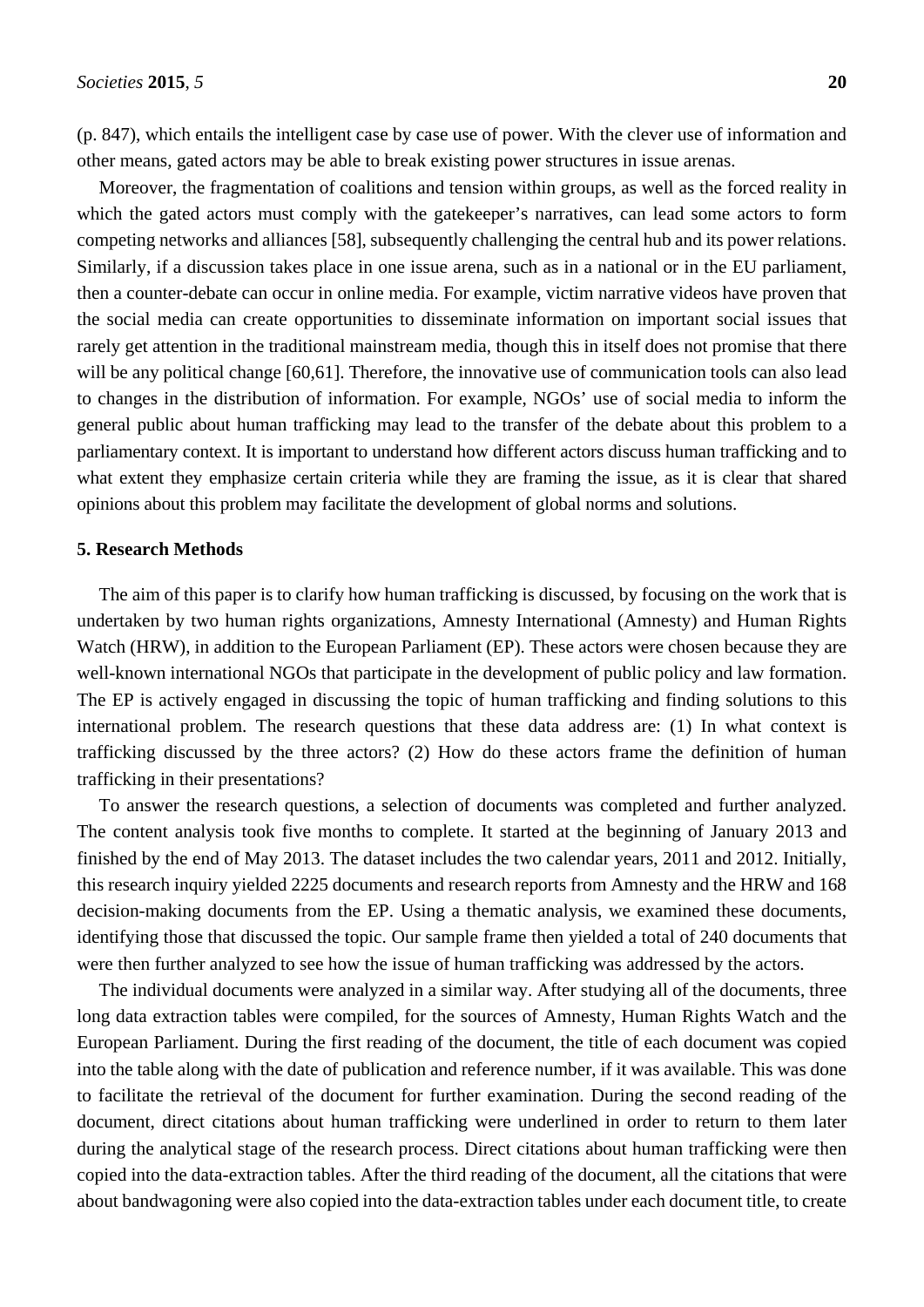an overview of the narratives addressing human trafficking, the various frameworks that were used, and the numerous references to bandwagoning that were recorded.

First, data was drawn from documents that represented the two NGOs that we were studying. To find all the documents that were written in English, we used the website address from their official websites to locate them [62,63], The structured search was done by using the keywords "*human trafficking*" and "*trafficking of/in [humans]*." The latter set of key words was included as it is often used as a synonym for human trafficking.

The timeframe for the research study was a two-year period beginning on 1 January 2011 until 31 December 2012. The material that was used in our analysis was selected using these three main criteria. The first criterion was that the document had to be created during the two-year time period of 2011 and 2012. Second, the selected materials had to include either the term "*human trafficking*" or "*trafficking of/in humans.*" The third criterion was that the selected documents had to include at least one sentence about human trafficking, because a simple two-word mention of human trafficking was not deemed as providing real data for answering the research question. Documents that only mentioned the words "*trafficking*" or "*human*" were excluded, since they did not cover *human trafficking* as an action or social phenomenon, but discussed other matters such as drug trafficking or weapon treaties. A total of 730 documents that fit our criteria were found in the Amnesty reports, and 1495 documents were found among the HRW documents. After selecting the text fragments from these documents, the data-extraction table for Amnesty amounted to 53 pages of transcriptions from a total sample of 96 documents, and the HRW table generated 67 pages of quotations from a sample of 122 documents.

A similar analysis of the documents of the European Parliament was then carried out. The EP data collection started in February 2013, and it had a longer three-year timeframe, spanning from 1 January 2010 to 31 December 2012. Although we focused our analysis on the documents that had been discussed in 2011 and 2012, the research period had to cover a period of three years for the documents of the EP, as the preliminary preparations for topics that were debated in the parliament hearings in 2011 or 2012 had begun in 2010. This is due to the fact that preparation for debate and decision making to take place takes time and, especially at the parliamentary level, multiple experts such as university professors, government officials, representatives from NGOs, members of interest groups and other organizations are all heard in the preliminary sub-committee meetings which are convened prior to the debate and decision-making stages.

The EP's documents were found on the European Parliament's Legal Observatory website [64]. The first criterion was that debate had to fall within the three-year timeframe that we had selected. The same key words as we used while analyzing the NGOs documents were used: "*human trafficking*", "*trafficking in [human]*" and "*trafficking of [humans]*." An additional criterion was added in that for each English-language PDF document, the labels "*Procedure completed*" and "*Text adopted by Parliament, 1st reading*/*single reading*", which meant that the document was a final product of a political discussion and the subsequent decision-making process, had to be present. The third criterion was that each document had to clearly mention human trafficking. Thus the search key words had to be mentioned along with at least one sentence about human trafficking, as in the analysis of the documents of the NGOs. Altogether, 168 documents were found using this research method, and 50 documents matched all the criteria. After discarding duplicate documents, 22 separate documents remained and they were included in the analysis. This resulted in a data-extraction table of 51 pages. In our analysis, we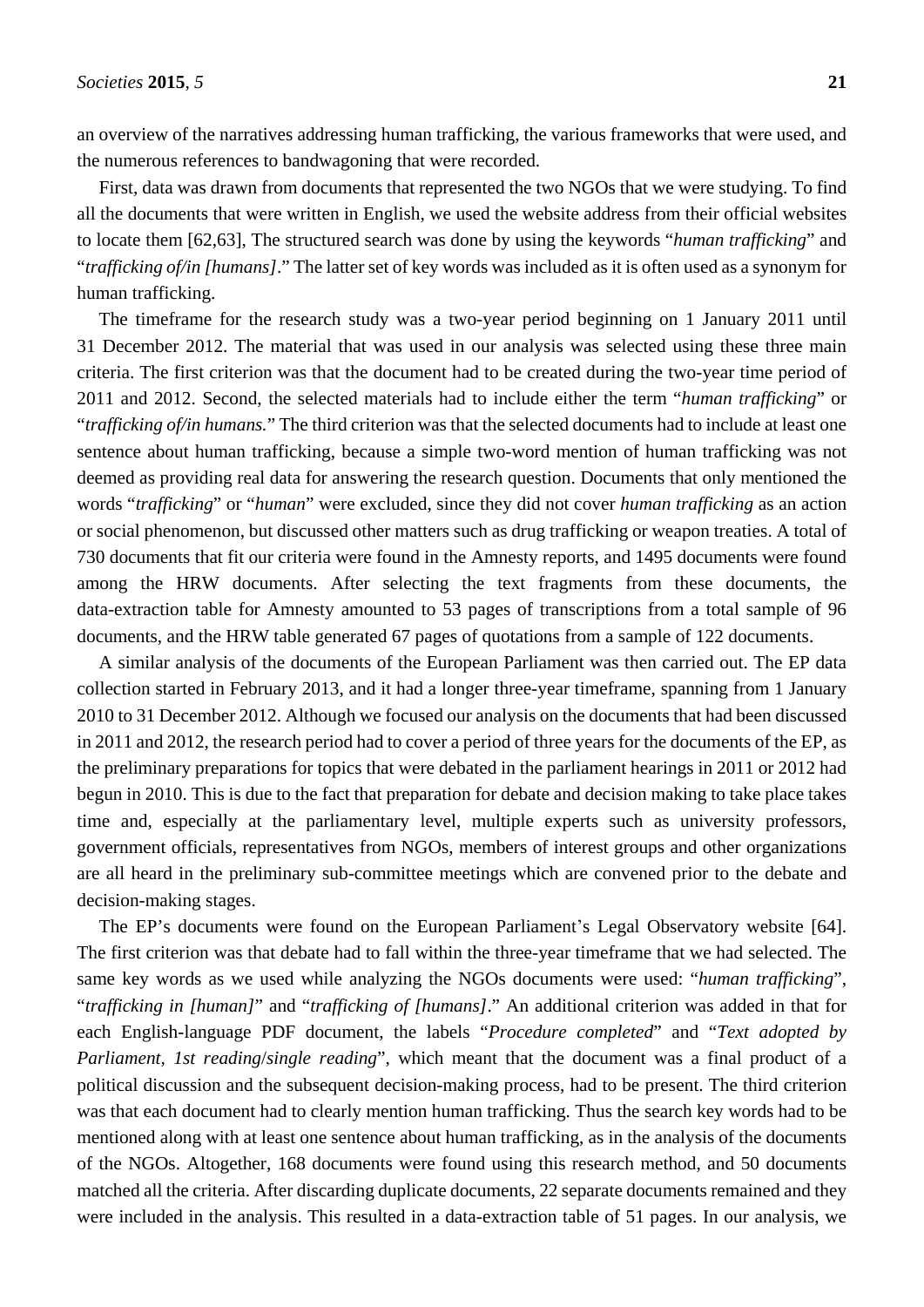examined narratives that focused on bandwagoning issues. We did this so that we could then determine whether bandwagoning was linked to the narratives. In addition, the different ways of framing the issue of human trafficking and how this increased its salience as an important political issue were also noted.

# **6. Results**

First, the findings for the two human rights organizations are reported, followed by the findings for the EP. The actor's narratives are summarized with an emphasis on the context where trafficking is discussed and on the framing of trafficking and possible connected issues.

## *6.1. Amnesty International and Human Rights Watch*

Amnesty International (Amnesty) and Human Rights Watch (HRW) have both extensively reported on human trafficking in many documents that their organizations produce. The main finding of this study is that human trafficking is not discussed as an isolated issue, but it is connected to many other serious social problems such as rape, labor violations, sexual exploitation, kidnapping, prostitution, blackmail, governmental corruption, ill treatment or abuse and murder. Women and children were the most commonly reported victims of trafficking networks as they are frequently exploited as workers and sexual slaves. Moreover, some of the documents emphasized that people are increasingly trafficked for the illegal global organ trade, and children especially are kidnapped or coerced into being used as soldiers. Therefore, the topic of human trafficking does not stand alone in the reports of the NGOs but is discussed in the wider context of various other human rights violations; it is consequently framed so that it is closely connected with these other serious crimes. Various types of framing which are discussed in the human rights literature are found in these documents [21]. In the sample derived from the documents of HRW and Amnesty, Amnesty in particular used a strategy called "framing of responsibility." This is a framing strategy that draws attention to the root causes of trafficking: global poverty, gender inequality, and the lack of political will to resolve this human rights issue. Furthermore, the NGO points out that human trafficking is often closely linked with government and security officials, as well as with policy-making practices.

According to the NGO's reports, people who become trafficking victims are individuals who usually have lived in poverty, and may have experienced a violent home life that generated distress. For people who are living in these conditions, the idea that they could make a lucrative living abroad gives them hope that their quality of life will improve. Instead these people are being sold as slaves who work in horrendous conditions with little or no pay. The profit from their work is taken by the traffickers and subsequently their potential earnings and the good jobs that they were promised in other countries turn out to be empty promises. In the documents on human trafficking, both Amnesty and HRW bandwagon various forms of exploitation that domestic migrant workers in particular face worldwide. These issues include excessive working hours, forced labor, non-payment of wages and forced debts, involuntary confinement, physical and sexual abuse, and trafficking: "Migrant workers faced exploitation by recruiters who exposed them to human trafficking and forced labour" [65]. In the documents, HRW and Amnesty report that trafficking begins in situations where migration is an attractive option for people who, due to poverty and violence in the home country, seek a better life or money to support their family back home. Before leaving for their new destination, immigrants are commonly required to sign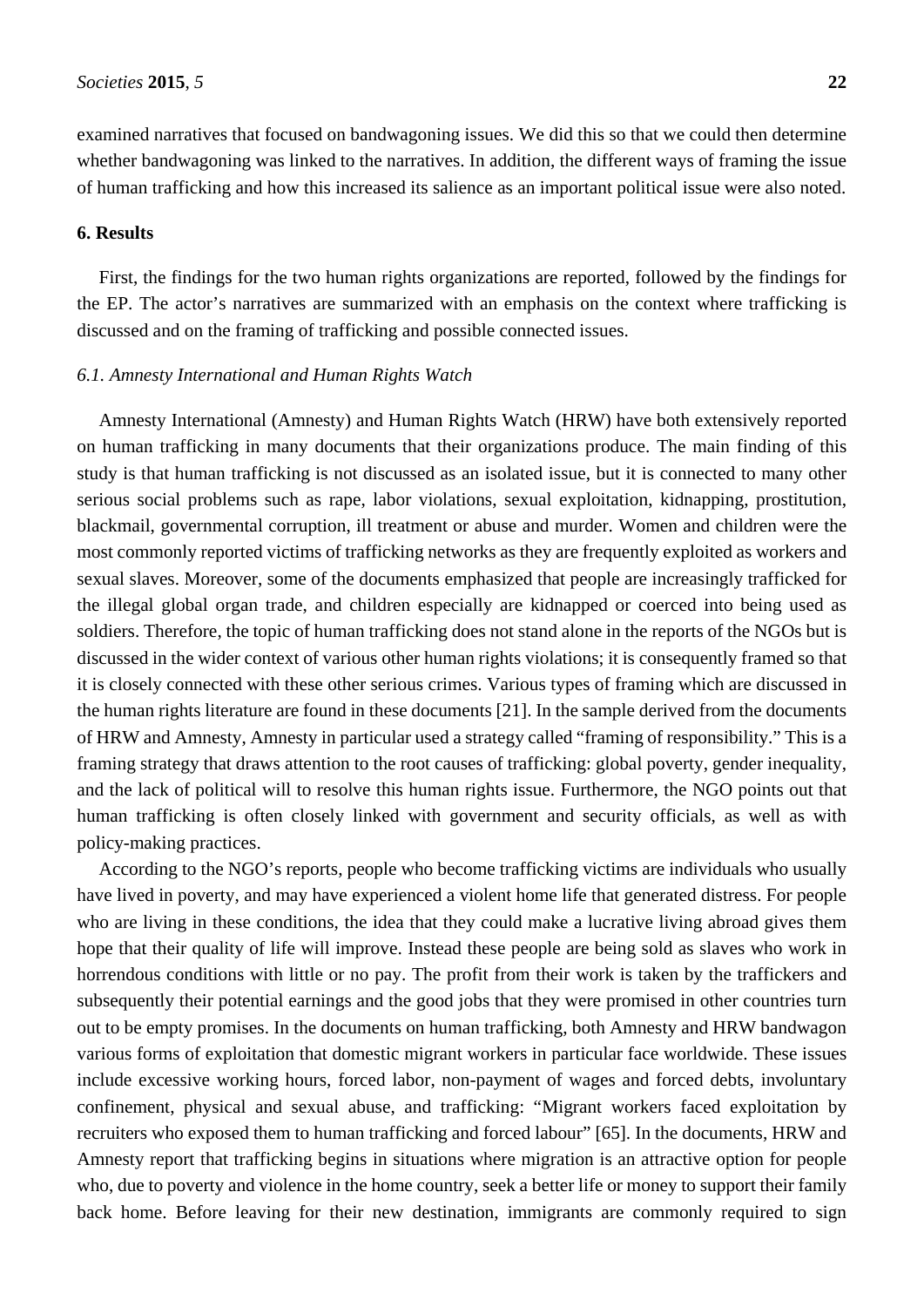documents such as employment contracts, though the immigrants often do not receive any copies of the signed documents. Upon arrival in the receiving country, the migrant laborers' passports are taken away and their movements are monitored and restricted by the traffickers. Amnesty's documents report that migrant laborers are deceived about their terms and conditions of work, including their rate of wages and their entitlement to rest days or holidays. Many migrant laborers end up as "trafficked" due to the fact that they often take out loans of money from the "employment agencies" so that they can travel to work in another country. Due to the low wages that they earn, they are unable to pay back their debts and end up living in debt cycles beholden to the employment agencies. Often, migrant workers have to give most of their salaries to their recruiters to work off their debt, causing them additional poverty, debts and subsequent reliance on both the work they are given and the agency, which causes additional human rights violations. The NGOs argue that local and regional officials often disregard these abuses and allow the exploitation of these workers to continue. This illustrates how this serious social problem is interrelated with global poverty and continued financial dependency. The root causes for trafficking, such as poverty and illegal immigration, are problems that are often not addressed in the workers' countries of origin.

According to the NGOs, recruiters and employment agencies are part of trafficking networks that cooperate or have ties to state and security officials that allow, facilitate, and profit from human trafficking. In one document, HRW claims that governmental officials in Eritrea are directly taking part in human trafficking. Military officers charge US\$3000 per person to arrange for their escape from the country, whereas smugglers associated with the military forces demand additional ransom fees of up to US\$20,000 to release the escapees for their onward journey. HRW claims that the ransom is then sent to the Eritrean embassy staff in Cairo, and the money from smuggling and ransom fees is deposited into a Swiss Bank account. HRW claims that these substantial profits may actually lure government officials into taking part in human trafficking. In numerous documents from Amnesty and HRW, they report that state officials have been aware of or have taken part in trafficking and labor exploitation networks in Cambodia, Jordan, Malaysia, Thailand, and Uzbekistan, as well as between countries in South and North America. According to many of the HRW and Amnesty documents, human trafficking is controlled by competing drug cartels receiving protection from political proxies and expand their criminal activities in drug trafficking to include human trafficking. Amnesty has numerous documented cases where people are trafficked to the USA to work as sexual slaves. Sexual slavery includes forced sex work in the commercial sex industry, street prostitution, and work in massage parlors and brothels. Other forms of slavery include domestic service work, agricultural labor, construction work, hotel services, manufacturing and healthcare jobs. In some documents, HRW points out that victims of human trafficking are held in immigration detention centers in the USA. Due to their fear of deportation, migrant workers are often afraid to report these crimes to the police.

According to both NGOs, poverty clearly plays an important role in the exploitation and trafficking of humans globally, but it is not the only factor in play. Human trafficking is closely connected to other forms of exploitation and ill treatment, such as gender violence, which stems from stereotyped gender roles, and child labor, as evidenced in the documents. Amnesty reports that in Chad, "some of the girls are pushed by their parents to go and look for jobs in the cities and towns, while others are 'sold' by their parents to individuals known to their families or even to strangers" [66]. Similarly, HRW reports that in Mali in the mining industry, children are trafficked and exploited extensively. Some children come from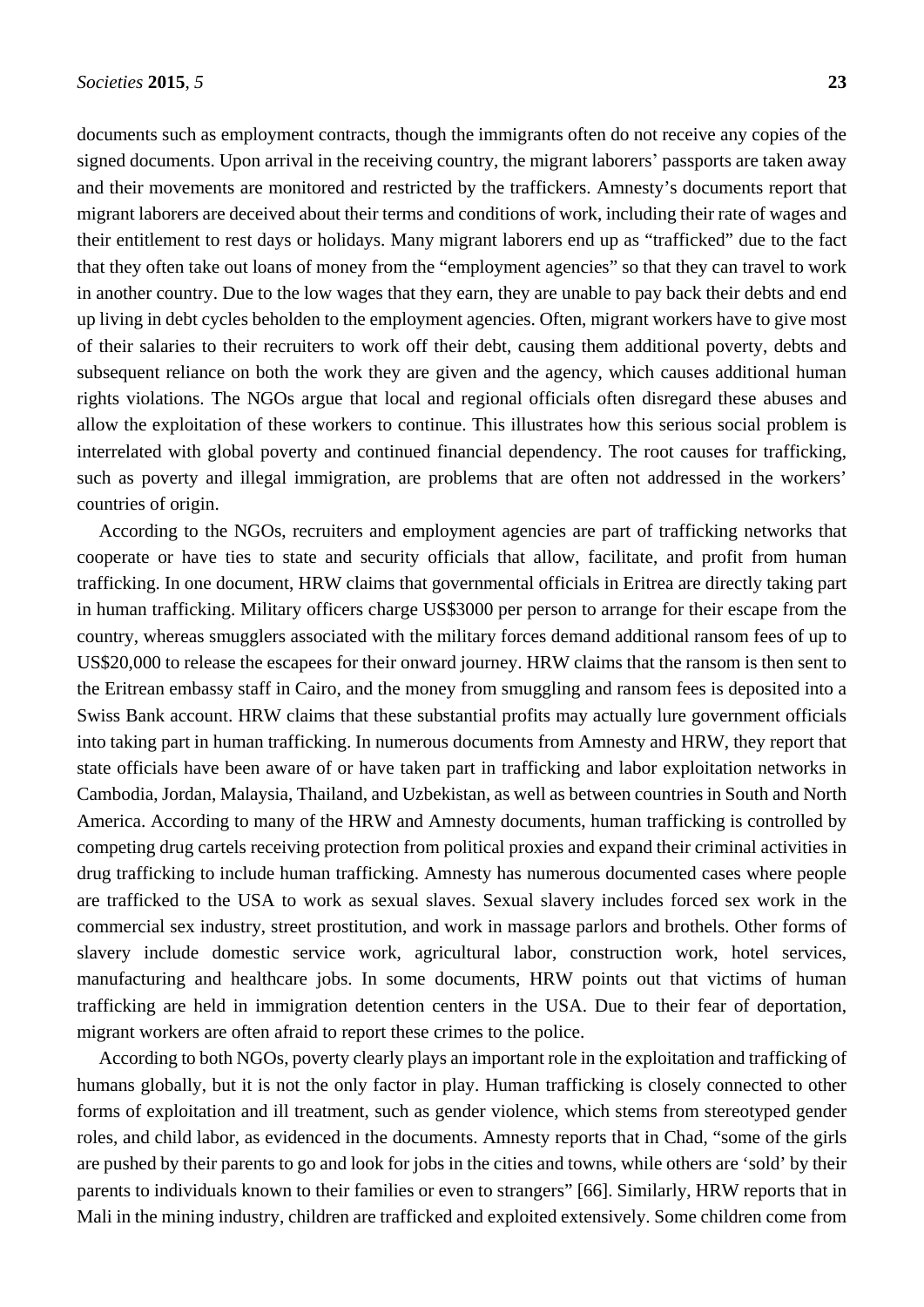neighboring countries such as Burkina Faso and Guinea. HRW claims that child labor is common in Mali and other parts of West Africa, since, owing to extreme poverty, child labor is a common strategy for families to make money, while they are simultaneously exposing children to abuse and denying them the right to an education. HRW points out that although the Malian government has taken steps to handle human trafficking and child abuse, the ability of the government to tackle and prevent these violations is limited. Human trafficking is thus described in the documents as a chain of interlinked events that includes brokers, agencies, and state officials.

Amnesty reports that in Afghanistan women and girls suffer from a wide range of violations, such as being traded to settle disputes, gender discrimination, domestic violence, forced marriages and trafficking. In a similar manner, HRW explains in its documents that the trafficking of women and girls from Iraq for sexual exploitation is widespread, while militias and religious and government institutions that take part in the various forms of exploitation promote misogynist ideologies. In one document, Amnesty recounts one woman's narrative. The woman was trafficked, spent months in captivity in a brothel, and was later refused the right to have an abortion in Argentina. A similar trend is found in Nepal. HRW's documents tell us how, even though they have legal rights on paper, women and girls still face widespread discrimination. Trafficking, domestic violence, dowry-related violence, rape, and sexual assault are serious problems not followed up by effective police investigations.

HRW also reports that when tackling the ongoing problem of helping the victims of human trafficking, well-meaning governmental authorities often use ineffective methods of support. HRW mentions that victims did not know about the hotlines that were set up by a labor ministry, and that usually the hotlines did not work, or that there were no qualified interpreters available to help them understand what their rights were. Amnesty claims that in Sierra Leone, for instance, victim support systems are not guaranteed by the law, thus only NGOs organize support for victims of trafficking, and sexual and gender-based violence. Both HRW and Amnesty report that a police crackdown on human trafficking usually consists of closing down brothels and randomly detaining sex workers instead of actually prosecuting the traffickers. HRW mentions that a department that was supposed to be fighting human trafficking in the Ukraine was actually exploiting women who were working as sex workers on the highways of Ukraine. Moreover, for government officials, the line between lawfully employed migrant laborers and trafficked people is not always clear. Amnesty reports that victims of trafficking and torture have been detained in Denmark and the Netherlands, as they are considered illegal immigrants. Both Amnesty and HRW emphasize the fact that trafficked people often are not recognized as victims. For example, in Finland, victims of prostitution-related trafficking are treated as witnesses, and thus denied victim assistance and support benefits, and they usually face deportation. Other examples of the denial of assistance for victims was documented by HRW, claiming that victims of trafficking make their way to *e.g*., Cairo and then gain access to some victim services. However, the Egyptian government refused the United Nations High Commissioner for Refugees (UNHCR) access to the refugees, and asylum seekers and migrants were intercepted and detained in Sinai. Egyptian officials asserted that they were economic migrants and Egypt therefore had no obligation to give the UNHCR officials an opportunity to speak to them. These same officials have also ignored the horrific abuses committed against asylum seekers and migrant laborers in Sinai. Similarly, both Amnesty and HRW describe how human trafficking is a widespread problem in the Mediterranean region. Since joining the EU, Cyprus has become a destination for migrant laborers and for the trafficking of women for sexual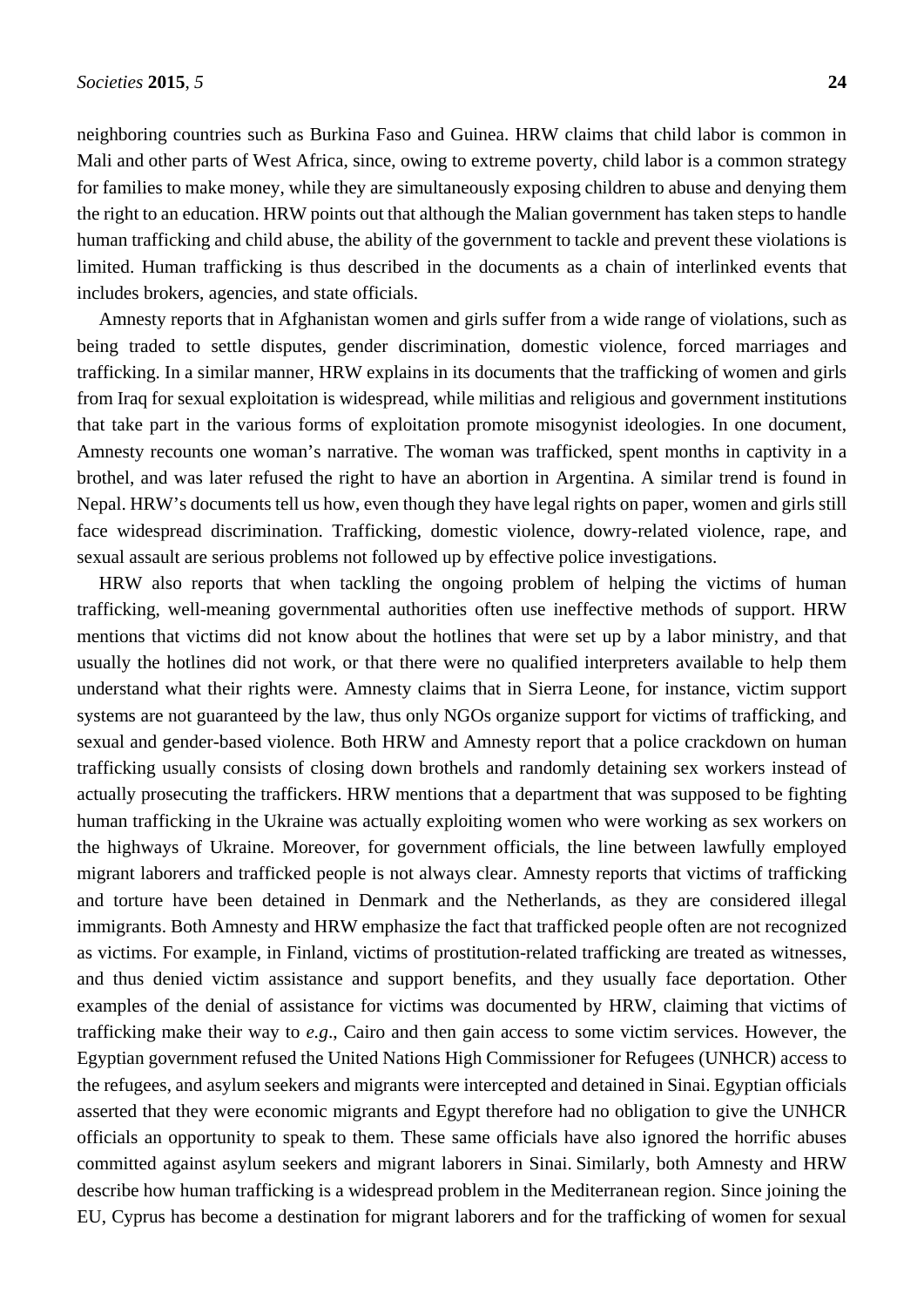exploitation. Additionally, Amnesty reports that several European countries, such as Malta and Italy, have refused to allow private vessels, *e.g*., fishing boats, carrying traumatized migrants and refugees from international waters to enter their territory "until there is a political agreement on where they can go". Moreover, the "desire of some European countries to prevent 'irregular migration' is undermining safe and timely rescues at sea" [67]. HRW also noted that the Mediterranean region is a heavily trafficked area, as is the Sahel region. Some Mediterranean countries, such as Italy and Greece, do not have adequate systems to screen and aid victims of trafficking. According to HRW, migrant laborers who were travelling to Italy in non-seaworthy vessels were returned to Libya. None of the refugees were consulted by officials, rendering sick, injured or pregnant persons, in addition to unaccompanied children and victims of trafficking unprotected and without refuge. HRW is concerned that most of the unaccompanied children brought to Greece as migrant laborers often end up living on the streets. These children are at risk of being trafficked as they are vulnerable populations likely to be subjected to labor exploitation, prostitution and drug trafficking. HRW reported that in 2011 the UN special rapporteur called the conditions of Greece's immigration detention facilities inhumane and degrading. Ineffective or corrupt governmental officials, gender-based violence, and extreme poverty are root causes of human trafficking. In some countries, these issues are exacerbated by a lack of border security and power struggles between vying elites or militias. HRW and Amnesty documents are heavily focused on the human rights situation and widespread trafficking of mostly sub-Saharan migrant workers and asylum seekers in the Sahel and Sinai areas. Amnesty claims that "there is an extensive network of people-traffickers throughout Eritrea, Ethiopia, Sudan, Egypt and Israel. The traffickers are both well-equipped and well-armed. Hostages are sold between groups at country borders. Ransom money is extorted from relatives or communities and is reportedly often paid in Cairo, Tel Aviv, and Asmara, and can reportedly run into thousands of US dollars" [68]. The hostages are tortured, sexually assaulted, and raped in order to coerce their relatives to pay their ransom fees. In one document, Amnesty mentions that "foreign nationals have reportedly been held, tortured, including raped, and murdered by people-traffickers, while the authorities have done little to protect them" [68]. Similarly, HRW states that due to an absence of law enforcement, "thousands of sub-Saharan asylum seekers and migrants attempting to cross the Sinai have fallen victim to abusive traffickers and other criminals" [69]. Traffickers imprison victims and then demand a ransom from their families. According to HRW, those who cannot pay for their ransom are forced to pay the debt back to their captors by working. HRW estimates that that the traffickers' demands for money has risen from US\$2500 US\$30,000 USD per person between the years 2009 and 2012. HRW reports that while victims are on the phone pleading with their relatives at home or abroad to pay their ransom, the traffickers often torture and beat them. Thus, the torture of African asylum seekers, refugees and migrant workers has increased since 2010. In one document, HRW substantiates reports about traffickers torturing and abusing people. In one witness's testimony, she reported that up to 100 trafficked people at a time were taken into "stores" where large numbers of Eritrean, Ethiopian and Sudanese victims were kept: "They were chained at the feet and tied or chained at the wrists. Access to food and water was inadequate and beatings were frequent" [69]. NGOs report that women were raped and sexually abused, traffickers groped them and penetrated them with their fingers, and some had burns on their breasts and genitalia. Some victims were beaten on their hands, and on the soles of their feet and backs with metal rods. They were also blindfolded and chained, burned with cigarettes or by molten plastic from water bottles, kicked and punched. Men and women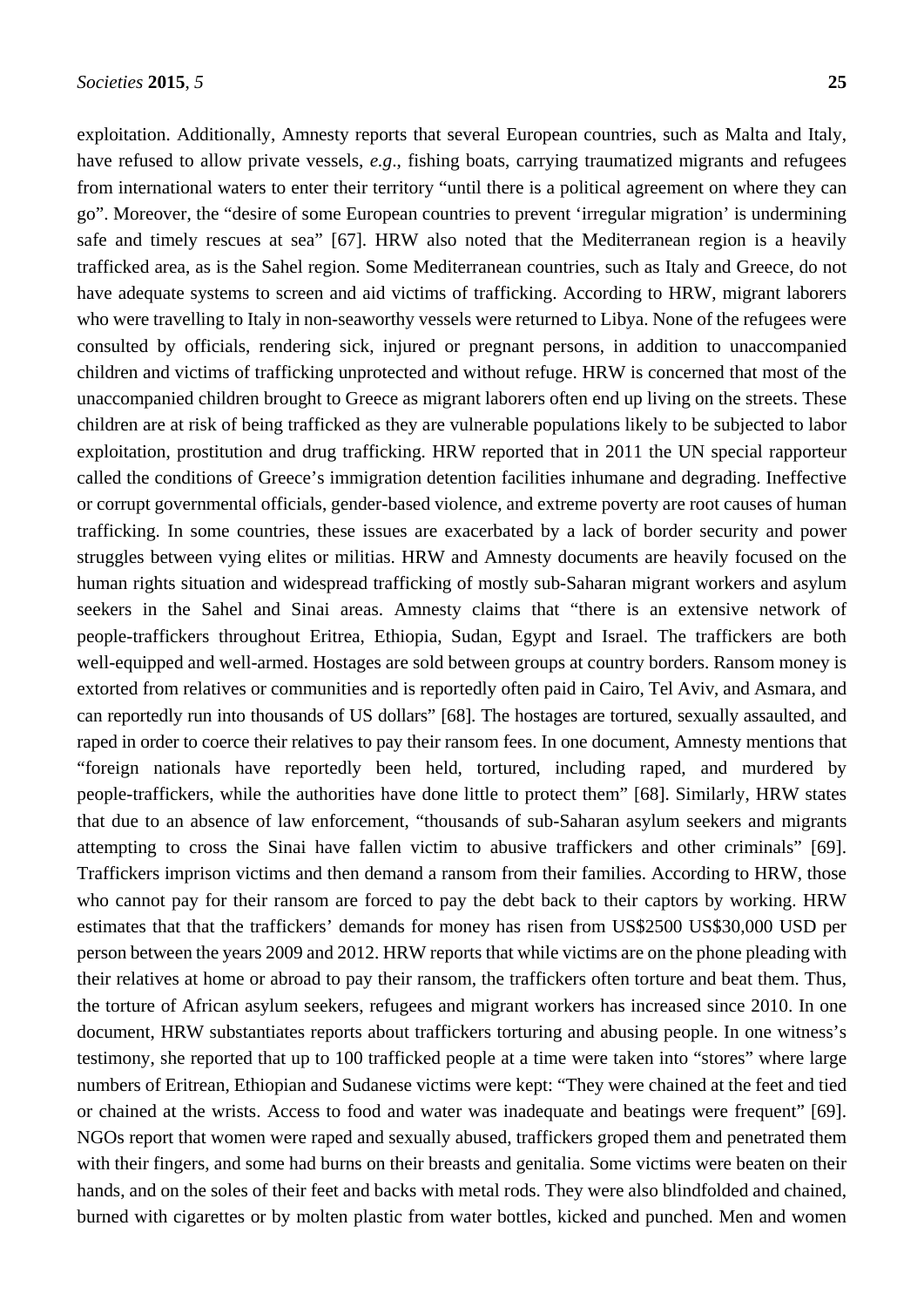also were sexually assaulted by being stripped and plastic piping inserted into their anuses or vaginas. Amnesty reported that they have learned of the same human rights violations and extortion methods, adding that trafficked people are "being subjected to electrical shocks, deprived of water for extended periods of time, and tied to trees for extended periods in desert heat" [68].

In addition to torture and extreme sexual violence, Amnesty adds that traffickers forcibly remove organs surgically from victims and sell these harvested organs on the black market, while the victims most commonly die, either during or after the surgery. By discussing this issue, Amnesty draws attention to another context of human trafficking by connecting it to the organ transplant tourism industry. Moreover, Amnesty states that organ trafficking with transplant tourism violates the principles of equity, justice, and respect for human dignity. "Because transplant commercialism targets impoverished and otherwise vulnerable donors, it leads inexorably to inequity and injustice and should be prohibited" [70]. Amnesty calls for states to prevent organ trafficking, framing once again state responsibility.

The various examples of narratives that have been selected from the NGOs' documents illustrate how deeply rooted social practices and prejudices can contribute or even lead to human trafficking. These narratives also show that human trafficking must be understood within a broader global context and that several human rights issues are interwoven into the NGOs' documents. Both Amnesty's and HRW's documents illustrate that in addition to global poverty, gendered violence, insecure borders, and the poor functioning of juridical systems exacerbates these human rights violations. Thus, in order to tackle the problem of human trafficking, the root causes of why people are seeking work has to be addressed within the context of the various, political, social, economic, legal, and cultural environments in which they live.

## *6.2. European Parliament*

In this section, the results from the analysis of the European Parliament documents on human trafficking are presented. There are not many documents of the EP that discuss human trafficking in our research sample; however, when the EP did address this issue, it was covered extensively. Many actors were consulted and human trafficking was discussed in the context of several other social issues.

Each document in our study addressed several topics and they are recorded on each document. (The eight-digit code number functions as a reference. The documents can be found online at the Legal Observatory website of the EP.) There are altogether 33 different topics or subject areas found in the 22 documents that comprise our sample. These subject areas present various aspects of the EP's decision-making process and provide a preliminary view of how the EP creates the political context in which decision making takes place.

The most frequently cited subject areas of the EP are: (1) Women's condition and rights; (2) Gender equality; (3) Work, employment, wages, and salaries: equal opportunities for women and men, and for all; (4) Fundamental freedoms, human rights, democracy in general; (5) Bilateral economic and trade agreements and relations; (6) Emergency, food, humanitarian aid, aid to refugees; and (7) Candidate countries.

According to the frequency that the subject areas are cited, human trafficking is strongly connected to gender equality and women's rights, equal opportunities between the sexes, fundamental rights and freedoms, and general concepts about democracy. Moreover, economic and trade relations,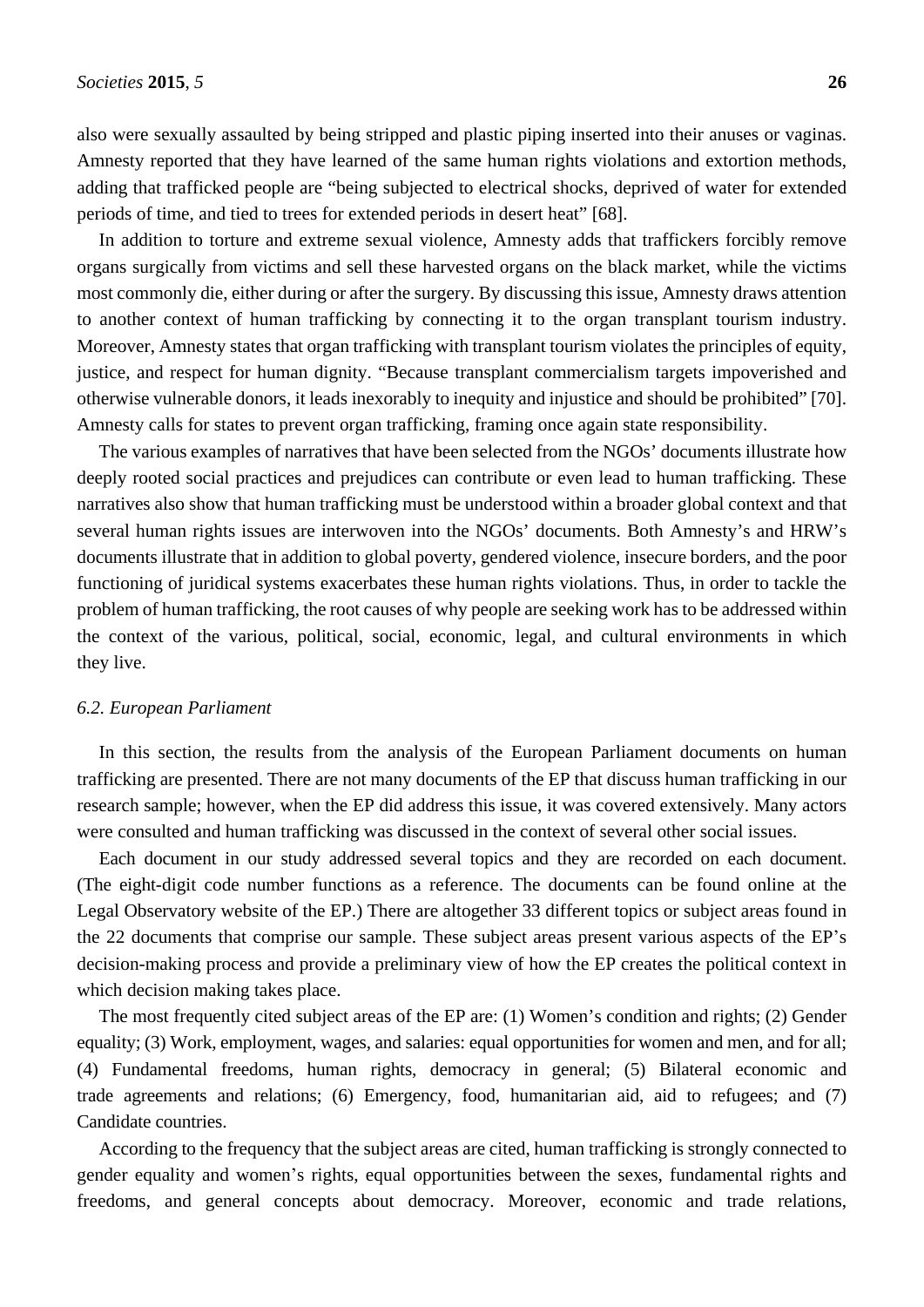humanitarian and aid issues, and the enlargement of the EU are all connected to social problems that facilitate the development of human trafficking rings. After scrutinizing the content of these documents, a more comprehensive picture of the social context in which human trafficking arises can be found.

The documents of the EP address the problem of human trafficking by describing it as an issue that effects the world community as it is related to gender-based violence and to the economic or labor market situation in the world today. Gender-based violence is defined by the EP as "a form of discrimination and a violation of the fundamental freedoms of the victim and includes violence in close relationships, sexual violence (including rape, sexual assault and harassment), trafficking in human beings, slavery, and different forms of harmful practices, such as forced marriages, female genital mutilation and so-called 'honour crimes'" [71]. With respect to the economic or labor market situation, the EP argues that "male violence against women shapes women's place in society: their health, access to employment and education, integration into social and cultural activities, economic independence, participation in public and political life and decision-making, and relations with men" [72]. The EP states that "Victims of human trafficking are mostly women and girls" [73] and they are treated as modern commodities to be sold and re-sold, thereby directly affecting the equality between women and men in society. Human trafficking is a lucrative business run by organized crime syndicates with international networks, along with other forms of trafficking such as gun and drug/tobacco trafficking. According to the EP, trafficked women are in danger of being marginalized by the society in which they live. The EP states that "women face multiple forms of discrimination and are more vulnerable to social exclusion, poverty and extreme human rights violations, such as trafficking in human beings, especially if they do not belong to mainstream society" [74].

Moreover, similarly to the two NGOs' positions on human trafficking, the EP mentions that victims of human trafficking should not be treated as criminals or refused support. The EP mentions its deep concern regarding the media reports about victims of human trafficking being treated as criminals instead of getting support, consequently calling for the EU Commission to investigate the treatment of victims of trafficking, sexual slavery, and forced prostitution in EU states. The EP states that human rights for women should be given the highest priority in European external policies and calls for "the implementation of Directive 2011/36/EU on preventing and combating trafficking in human beings and protecting its victims" [74]. In many documents, the EP mentions looking forward to the results of systems put in place for monitoring transparency and financial fair play and combating corruption and human trafficking.

Moreover, the EP requests that EU states "acknowledge the serious problem of surrogacy which constitutes an exploitation of the female body and her reproductive organs" [72]. Exploitation, commodification, and coercion can be involved when women have a baby, as an example, for wealthy parents. Furthermore, the EP "recognizes the serious problem of prostitution, including child prostitution, in the European Union, and requests further studies into the link between the legal framework in the Member State in question and the form and extent of the prostitution taking place; draws attention to the worrying increase in human trafficking into and within the EU—A trade which targets women and children in particular—and urges Member States to take firm action to combat this illegal practice" [72].

Besides reproductive markets, the EP addressed the problem of illegal adoption in the EU by stating that children are trafficked for adoption, begging, forced marriages, illegal labor, prostitution and other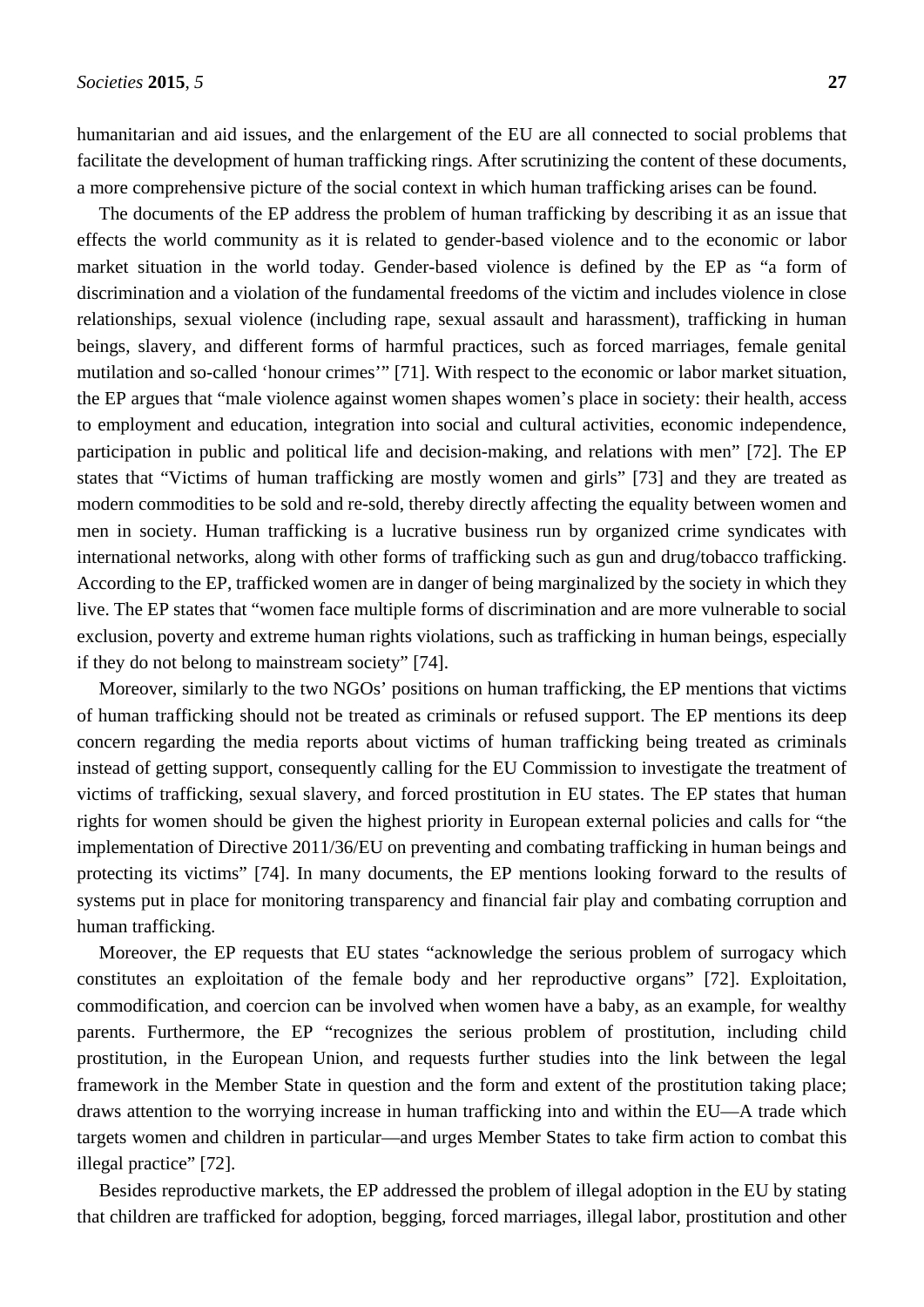purposes. In addition, the EP emphasizes that gender-based violence in particular makes migrant women, including undocumented migrant laborers and asylum-seekers, vulnerable. The EP sees that too often gender-based violence is allowed to continue, by being hidden and undocumented, while it is affecting many families and influencing the lives of children as well.

In some documents, the EP focuses on certain service sectors, such as massage parlors and saunas. The EP calls for an end to all the forms of harassment that workers can experience in the service sector and these forms of harassment include: "economic violence, psychological and sexual workplace harassment, sexual abuse and human trafficking" [75]. The EP asks member states to tackle exploitation in the service sector and to fight against the criminal networks that control these services. In addition, they encourage member states to provide victim support services to those in need.

Looking at human trafficking in a broader context, the EP notes that human trafficking in connection with various other crimes can contribute to the widespread devastation of societies, especially in the Sahel-Saharan and Sinai regions. In EP documents, links are mentioned between, for example, terrorist groups in the Sahel-Saharan region and traffickers in drugs, arms, cigarettes and human beings. They report that: "State fragility, poor governance and corruption in the Sahel countries, accompanied by economic underdevelopment resulting in chronic poverty, provide a perfect environment for terrorist groups, drug and human traffickers, and groups engaged in piracy, arms trade, money laundering, illegal immigration and organized crime networks, which combine to destabilize the region, with a negative impact also on neighbouring regions" [76]. This places the issue in the context of various other crimes, which is a similar conclusion drawn about Amnesty's and HRW's documents.

Due to food shortages, people seek food, work, and shelter elsewhere. The EP notes that: "Sahel is facing its worst humanitarian crisis in the past 20 years…a major humanitarian crisis may develop which could also have a negative impact on neighbouring countries" [77]. Consequently, the lack of: economic development, social justice, implementation of laws and economic prospects, causes despair and extreme poverty among displaced people, which can then lead to terrorism or the trafficking of vulnerable populations which usually includes women and children: "Sexual violence appears to be being used as a way of intimidating and degrading women, including in refugee camps, whereas the power vacuum that has emerged can lead to deterioration of the rights of women and girls" [78]. The EP reported cases where people were being kidnapped by traffickers in Sudan and brought to Sinai, "thousands of asylum seekers and migrants lose their lives and disappear in Sinai every year while others, including many women and children, are kidnapped and held hostage for ransom by human traffickers, victims of human traffickers are abused in the most dehumanizing manner and are subject to systemic violence and torture, rape and sexual abuse, and forced labor" [79]. The EP urges the EU Commission and its member states to do something about the situation of women and girls in the Sahel region and to take all the necessary action that is needed to protect them from violence and human rights violations.

Also, the EP notes that: "irregular migrants are detained in Sinai and Upper Egypt without access to UNHCR and thus are denied the possibility of making asylum claims" [79]. While it acknowledged that work already is being done by Egyptian and Israeli officials to resolve this problem, the EP urged the two countries to provide help and assistance to victims of human trafficking in Sinai. The EP has especially called upon Egypt to implement the anti-trafficking law of 2010 along with other national and international laws in order to tackle the problem of human trafficking, and to allow UN agencies access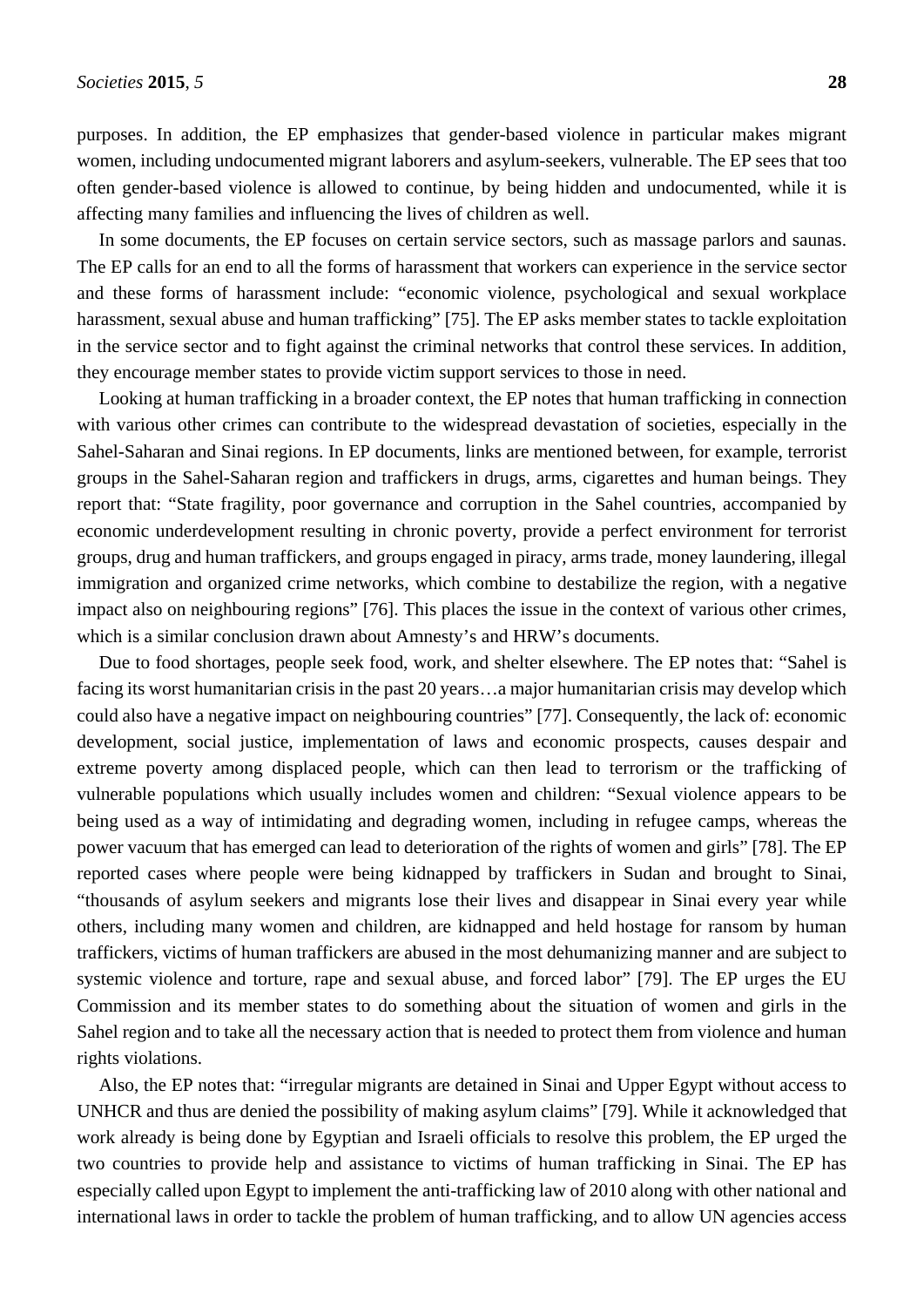to places in Sinai affected by trafficking. "The EP urges the Egyptian authorities to take all necessary measures to stop the torture, extortion and human trafficking of Eritrean refugees and other refugees in the country, and to prosecute those who attempt to violate refugees' human rights and those who practice any form of slavery, with special regard to women and children" [79]. However, the EP did applaud the "activities of Egyptian and Israeli human rights organizations, which provide assistance and medical treatment to victims of human traffickers in Sinai," saying said that "human rights NGOs and UN agencies should have access to areas affected by human trafficking in Sinai, and urges the international community and the EU to support their work" [79]. Thus, in the EP's documents, many correlations, especially with state authorities and UN agencies, were made.

The EP only addressed one case study of human trafficking in one document, which was linked to human trafficking in Sinai. The EP called for the protection of a young man called Solomon W, since he was one of the traffickers' victims and human organ traffickers had put a price of US\$50,000 on his head because, as a witness he was the "only survivor, [and] knows exactly where the prisoners are kept and he also witnessed the murders, tortures and rapes" [79]. The EP reports that "the Eritrean young man revealed that one of the jailers showed him a plastic bag containing human organs of a refugee who did not pay the ransom" [79]. In some cases, the documents show anticipative action. The EP asked the Council and the EU Commission to propose assistance to Libya, with the support of the UN and other international expert agencies. This support would be aimed at "addressing the problem of trafficking of human beings in the region, with special attention to the protection of women and children, including assistance to integrate legal migrants and to improve conditions for migrants found illegally in the country" [80]. The EP noted that the conflict in Libya had increased the demand for arms in the Sahel−Saharan region, and that this new development will place greater profits of money, into the hands of numerous terrorists and drug traffickers, who will then use this money to engage in other serious crimes in the region.

The EP noted that the trafficking of persons for labor exploitation continues to be widespread in the United Arab Emirates and victims of this form of human trafficking usually "remain unidentified" [81]. Indeed, the vast human rights violations in Central Asia were addressed by the EP. Although there is "strong political and economical interest to strengthen bi-multilateral relations with Central Asian countries," the EP nevertheless "calls for respect of universal values such as human rights and names common challenge and threats: border management, drug and human trafficking" [82]. The EP asks the EU to focus its assistance on combating drug and human trafficking, which it sees as the major reason for instability in Central Asia. Moreover, the EP argues that the right to an education is linked to human and civil rights, access of women to the labor market and the promotion of human rights and tolerance among young people. The EP also noted that NGOs must have the possibility to operate freely in the area, and it condemns the Uzbek government's decision to close down the HRW office. Here, the EP explicitly referred to the role of NGOs in the region and it also commented on human trafficking as a problem in the Black Sea area. It argues that "cross-border crime and trafficking, in particular in drugs and human beings, and illegal migration to be tackled in the Black Sea Strategy, also calls for a further strengthening of cooperation on border and movement management" [83]. As a main objective, the EP stressed that the Black Sea Region should seek to "establish an area of peace, democracy, prosperity and stability, founded on respect for human rights and fundamental freedoms and providing for EU energy security" [83].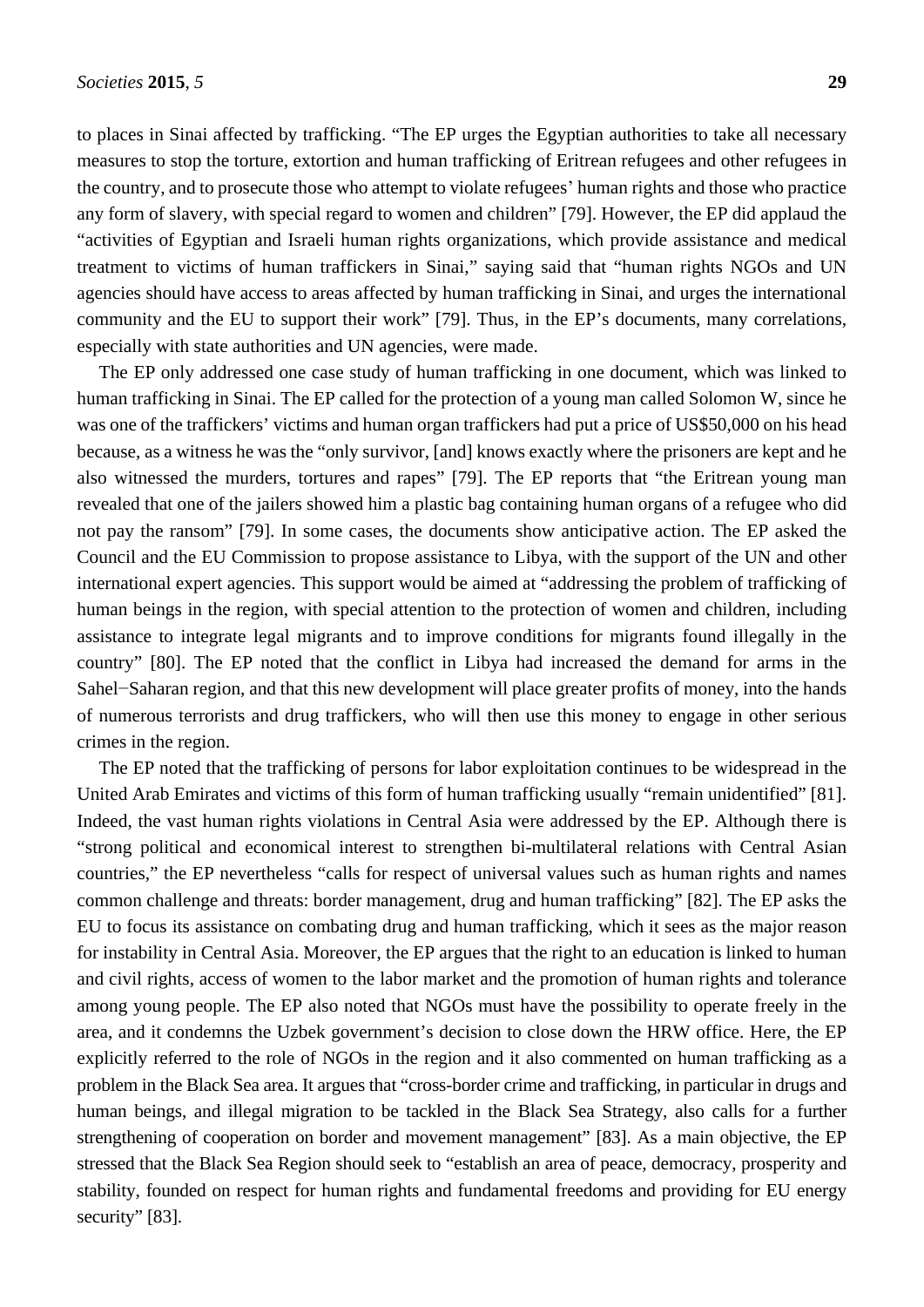On many occasions, the EP noted that internationally there are very low levels of gender equality. EP documents reveal that in Afghanistan and Pakistan women and girls experience acid attacks, domestic violence, trafficking, in addition to forced and child marriages, while the police seldom address women's complaints. The EP noted that police forces are often involved in kidnappings, rapes and murders of women. Because Pakistan's laws are discriminatory, and the application of some laws, notably family laws, can result in women's human rights being violated, the EP has been urging Afghan authorities not to follow suit and ensure that the police, courts and justice-sector officials follow up on women's complaints of abuse, including beatings, rape and other forms of sexual violence. It also notes that many of the violators remain unpunished and that certain laws, *e.g*., family laws, lead to extensive violations of women's rights. The EP proposes that democratic development in Afghanistan and the respect for women's and others' rights go hand in hand, and it expresses concern, especially about women being controlled by the Taliban's social codes. In this way, human trafficking and other violations are discussed in connection with legal and ethical problems that are specific to Afghanistan and Pakistan.

In the European context, the EP notes that asylum seekers from Serbia are trafficked to EU member states. The EP therefore calls for the EU to cooperate in combating the links between false asylum seekers and human trafficking, and to fight against organized criminal groups involved in human trafficking. The EP is also "seriously concerned about the role played by Kosovo organized crime in various criminal activities in the region, involving drugs and trafficking in human beings" [84]. The EP and both NGOs urge Kosovar and Albanian authorities to cooperate with neighboring countries and to give their full support to the EULEX Special Investigative Task Force that investigates the inhumane treatment of people and the illegal trafficking in human organs. In one document on the EU's enlargement talks with Croatia, the EP urged the authorities to fight human trafficking in order to become an EU member state, and to develop transparency and equality in their legislative, police, and judiciary processes.

Natural disasters may also lead to the devastation and exploitation of vulnerable populations. The EP also noted the exploitation faced by women and children in Haiti, and expressed concern "about the situation of the most vulnerable groups of people, in particular women and children, in the wake of the earthquake, which has had a huge impact on more than 800,000 children, exposing them to the risk of violence, sexual abuse, trafficking, exploitation and abandonment" [85]. The EP urged Haitian authorities to increase the level of security in refugee camps, and to include Haitians in the process of rebuilding their society. The EP is asking "the international community to use this as an opportunity to tackle the root causes of underlying poverty in Haiti once and for all" [85]. The EP also links fishing to human trafficking, as does HRW. Illegal, unreported, and unregulated (IUU) fishing attracts many illegal activities. The EP "is alarmed at the use of such criminal activities as human exploitation and trafficking, money laundering, corruption, handling of stolen goods, tax evasion and customs fraud by those engaged in IUU fishing, which should be viewed as a form of organized transnational crime" [86]; consequently, the EP asks for more attention at the EU and Interpol levels to fight IUU fishing.

The EP also discussed human trafficking in the context of sports. Whereas the EP sees a place for sports in various sectors of a democratic society and education, it "looks forward to the results of systems put in place for monitoring transparency and financial fair play and for combating corruption and human trafficking; [it] stresses the need for the system to comply with EU law and data protection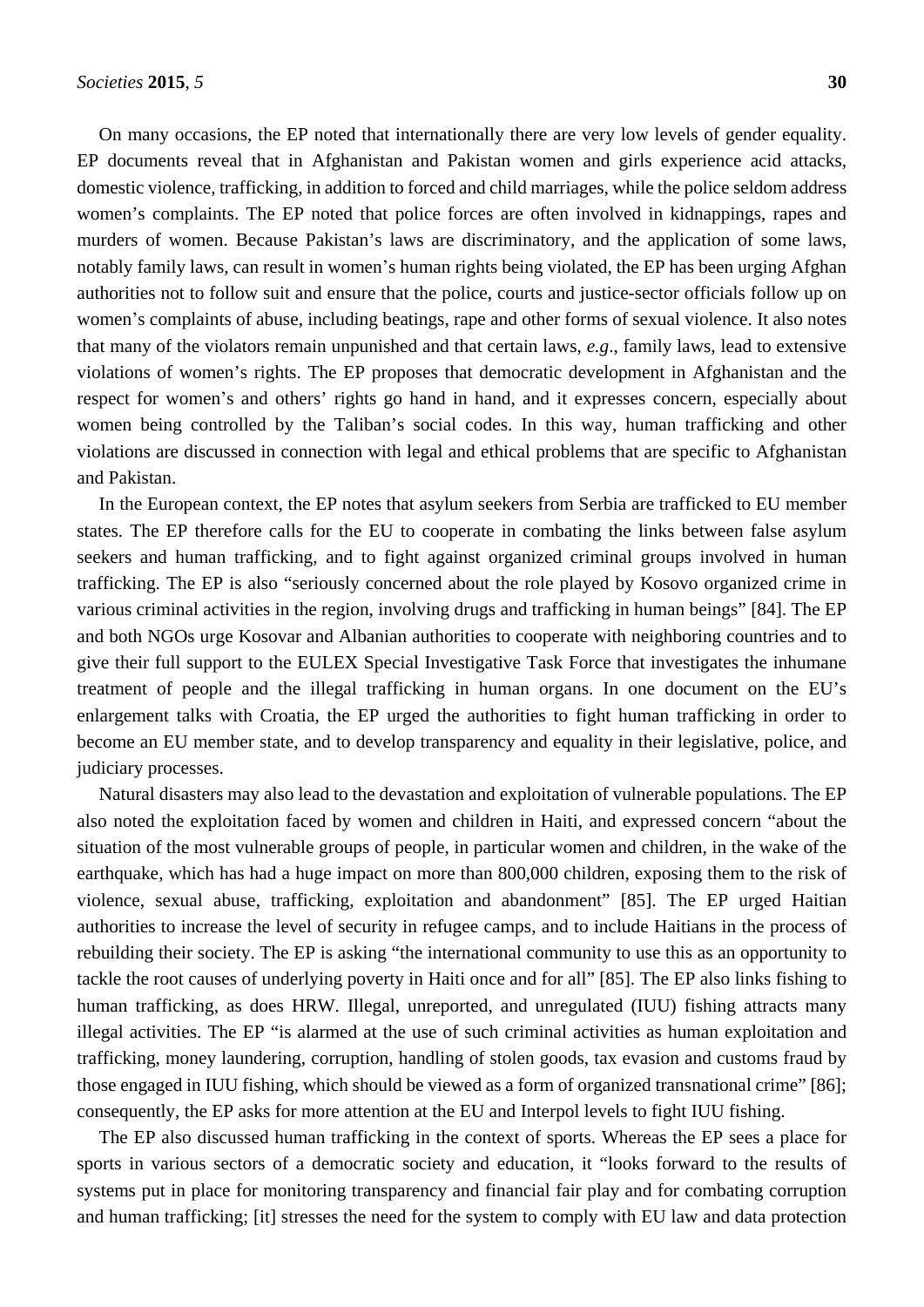rules" [87]. The EP argued further that any kind of discrimination should be excluded from sport as should political, religious or racist propaganda at sport events and that it should be ensured that women are not excluded from sports due to political pressure. The EP also noted that match fixing and the use of illegal prostitution take place at sporting events.

The documents show that various forms of gender-based violence, social inequality and serious human rights violations are brought together in the EP's political discussions. Human trafficking is part of a large and complex conglomerate of social justice issues. The traditional way of thinking about human rights issues as occurring singly and in isolation no longer applies. Addressing the problem of human trafficking and finding a solution must take into consideration that social issues are intertwined, and framed together. Thus, discussing human rights violations as separate issues in the absence of any broader social−political dimensions seems vastly outdated. According to the EP, grassroots participation by NGOs is essential for solving issues such as human trafficking and gender-based violence, as is utilizing the skills of women in problem-solving and conflict resolution. The EP urges EU authorities to put all forms of human rights at the center of EU foreign policies and take into consideration the broader geopolitical context.

#### **7. Discussion**

In the debate on human trafficking by Amnesty, HRW and the EP, this study found evidence concerning the context in which trafficking is discussed, how interrelatedness of issues is seen, causal relations are framed, actors compete for attention, actor networks are formed and issue transfer takes place. These characteristics will be further discussed below.

#### *7.1. Interrelated Issues*

Various actors such as NGOs act as advisors and decision makers, and take part or seek to take part in the debate on policy and law formation that addresses human rights issues. Therefore, it is important to see how, as established political actors, the two well-known NGOs and the EP discuss and frame human trafficking, and to see what context they place it in. Opening up the context in which this issue is debated can help clarify our understanding of why the decision-making process that addresses human rights issues can be such a long one. It is as important to understand the framing in the debate that occurs *prior* to the final decision making as it is to understand the final endgame *during* the decision-making stage.

During the two-year observation period from 2011 to 2013, human trafficking was addressed to varying degrees by the two NGOs, Amnesty International and Human Rights Watch, as well as the European Parliament. Based on our findings from our research, we propose that trafficking was generally discussed within a broad context and it had complex connections with various other social issues. The NGOs discussed human trafficking primarily by addressing it and then connecting it to other issues, whilst the European Parliament primarily discussed other issues and then attached human trafficking to these issues. This shows that social issues are intertwined by the broad and complex connections to other issues. Thus, viewing human rights violations as a separate issue without connecting it to any broader social−political context is an outdated notion.

For the EP, human trafficking is part of the larger context of gender-based violence that hinders the development of societies in Europe and throughout the world. The EP stated on several occasions that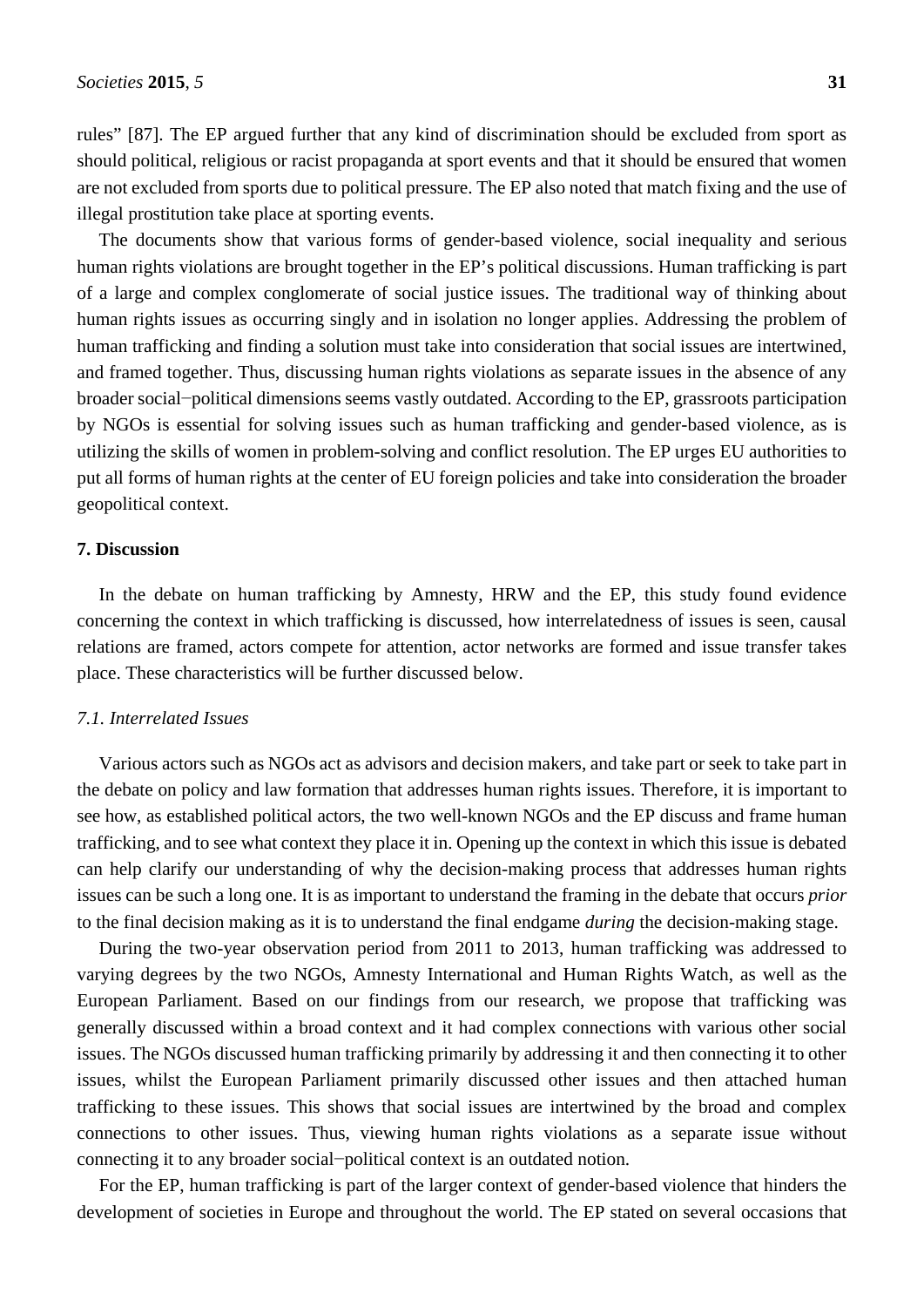the problem of human trafficking was recognized, while also admitting that the problem remains largely unresolved. Based on the present results, the EP saw the victims of human trafficking as mostly women and girls, a notion shared by both Amnesty and HRW. The EP connected human trafficking to various forms of sexual exploitation and rape, honor crimes, slavery, surrogacy, illegal adoption, work life and societal inequalities, as well as to several harmful traditional practices, thus creating a hotbed of multiple interrelated violations. For Amnesty and HRW, the most common connections with human trafficking were rape, labor and sexual exploitation, kidnapping, prostitution, blackmail, corruption, and ill treatment and murder. The EP saw the problem as primarily a concern about the sale of women and children as modern commodities for various kinds of exploitation, including prostitution, labor, illegal surrogacy, forced adoption and the use of their bodies for the organ market. The two NGOs had similar concerns in their documents. They emphasized the context in which people are trafficked for work and sexual purposes. The NGOs have consistently reported that large numbers of people's bodies are harvested for organs and children are forced to work as soldiers.

The documents also revealed some unusual connections, in particular between trafficking and illegal fishing, and with European-wide sports policies. This illustrates that the social problem of human trafficking and human exploitation in its various forms is sometimes deeply rooted in everyday life and is often hidden from our view.

# *7.2. Framing and Causal Relations*

All the actors framed the issue of human trafficking in connection to other issues. They all stressed the causal relationships between human trafficking and other serious social problems. This enhanced the understanding of the broader issue clusters that emerged and supported the creation of social policies and laws. According to the documents of the EP, human trafficking has deep roots, which include extreme poverty, social inequality, a lack of basic human rights, poor governance, state fragility and corruption, along with economic underdevelopment and the effects of climate change. Subsequently, these social variables in diverse combinations have created a basis for organized crime and hence traffickers of humans, gun, drugs, money laundering, and illegal immigration to flourish. Moreover, severe drought and food and fuel crises have contributed to the increase in human trafficking by creating not only displaced and unemployed populations searching for work, but also unease, political power vacuums, and destitution in many countries.

Amnesty and HRW have emphasized that the problems of poverty and gender inequality, corruption among government and security officials, obsolete juridical systems and the lack of political will are the underlying causes of human trafficking. Finding a solution to this multi-faceted problem base is a challenge. However, as the results show, trafficking does not occur just because people are poor; rather, trafficking should be seen as one part of a cycle that is the exploitation of people. Thus, to tackle human trafficking, the issues related to it must be framed as important and then thoroughly addressed. A societal problem of this magnitude needs to be understood in terms of the multiple related issues that they are connected to. The framework that has been constructed to explain the connection between human trafficking and other social issues, therefore, has ensured that these problems have also become salient issues in the public debate.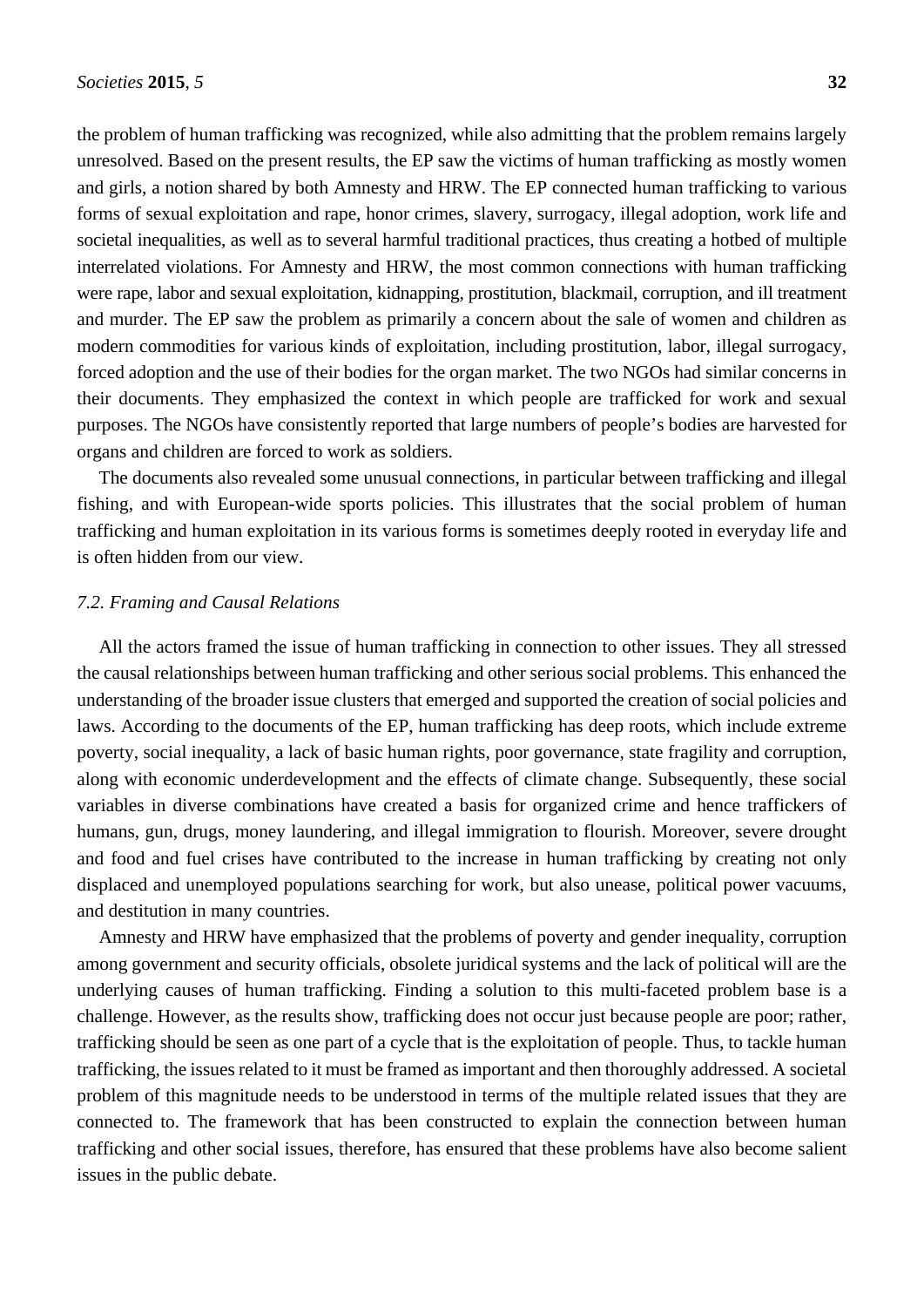Human trafficking is not the end or the beginning of human exploitation. Often, various actors take part in the cycle of exploiting people, creating hierarchical structures in trafficking networks [47]. The EP mentioned various subgroups, such as people without state documents and asylum seekers, as vulnerable to exploitation and trafficking. The EP also claimed that the victims of human trafficking are being treated as criminals and thus denied support, exposing them to danger and possible re-victimization. Both NGOs also concur with this notion, stressing that protocols for victim recognition and support services are essential. The EP also noted that there is a need for training officials to offer good-quality support services and to be able to break the cycle of repeated victimization.

The connections made in the documents by framing issues and actors together in a particular context often suggest a causal relation and indicates that there is a chain of events leading to exploitation and (re-)trafficking. This way of drawing attention to cause and effect is known as responsibility framing [21]. The causal relationships that the actors have developed and possibly even the attribution of blame, indicate directions for proposed solutions. In the public debate, the measures taken need to be explained and connected to values. Based on the results, the EP, Amnesty and HRW gave examples of the strong causality between other issues and trafficking, building communicative frames around the causes and effects, while adding factual but at the same time emotional narratives about how victims are mistreated. This invites people to see such connections, subsequently adding issue salience [34,35,56]. The actors used naming−shaming frames to point to those responsible for illegal acts or those who refrain from corrective action. By utilizing framing, Amnesty, HRW and the EP point to criminal networks, but also claim that the actions or non-actions of authorities can cause, harbor, and contribute to human trafficking and various other violations, in turn affecting policy and law formulation.

#### *7.3. Competing for Attention*

Human rights are political and discussed by public, private, and civil society actors. Since multiple issues and actors compete for attention in issue arenas, only a few issues can remain relevant for a given length of time. What may be relevant in one network and its issue arenas may not be so in others. As discussed earlier, issue arena discussions follow the zero-sum principle, whereby only a certain number of issues can stay relevant at once, so that when one issue is picked up for discussion as salient, attention is diverted away from another previously salient issue [88]. In the documents, while many issues concerning human trafficking were mentioned, other issues may have lost the battle for public attention, and hence were not included. As many actors seek to participate in a process that may end in policy and law formulation that will support a resolution for their own salient issues, there is a massive oversupply of social problems in all issue arenas. Therefore, only a small fraction of these issues can gain the level of attention that is needed to enable solutions to be found. The tool used to make issues more salient is framing [21,22,25]. Thus, it is very important that well-established actors such as the EP, Amnesty and HRW deem human trafficking as salient, discuss it, and attempt to find real-world solutions to this problem.

The documents show that creating salience is often done by referring to values by, for example, stressing that children are involved in human trafficking or providing narratives about the various types of horrendous sexual, emotional and labor abuse that victims may repeatedly endure, thereby illustrating the cycle of re-victimization. Bandwagoning of issues is another form of framing, which is used to draw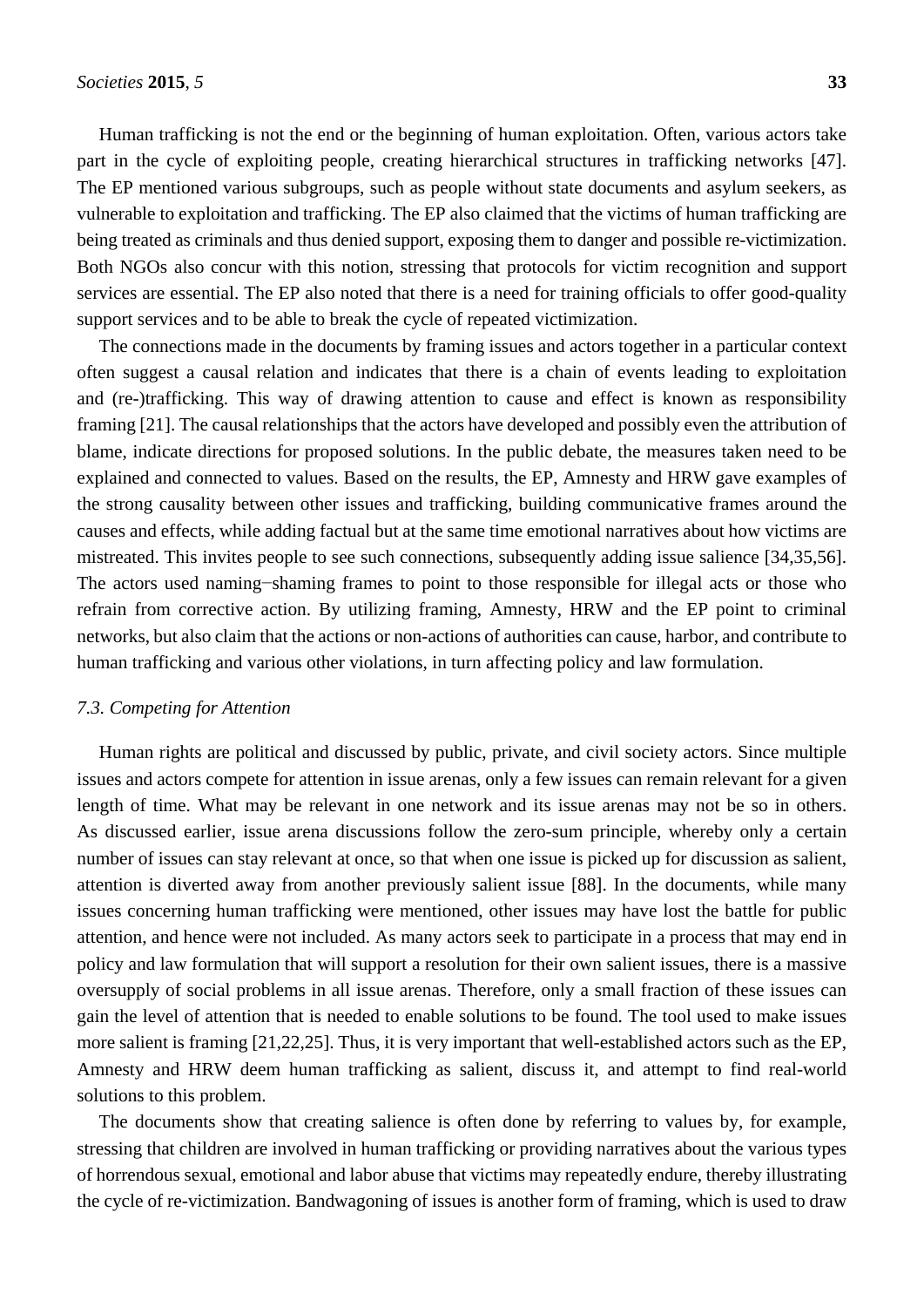attention to a social issue [30,31]. Consequently, one would expect that this is done only when the connection is positive, but in our research we have found that human trafficking was also linked to more difficult topics such as migration. Drawing attention to another social problem is a selective process; thus, making a connection to another issue may not always add support as there may be a clash in viewpoints. For example, associating illegal migration with human trafficking may not increase support to combat human trafficking. Similarly, associations made with income differences may create less sympathy than the case of exploitation for organs or surrogacy. The less obvious correlations with human trafficking, such as associating sporting events with human trafficking, were reported very tactfully by the EP.

# *7.4. Networks*

In the documents, various organizations who are actively involved reporting on human rights violations were cited and in this way given support, while other actors may not have been cited at all. This observation exemplifies how actors position themselves in the network by amplifying other actors' voices and creating connections with various powerful actors inside the network. In the EP documents, for example, the UNHCR was frequently mentioned as were the two NGOs that we have studied. The NGOs in turn similarly mentioned various political actors in their search for political solutions to various violations. By acknowledging other actors, alliances may be sought and real-world solutions drafted.

Amnesty, HRW and the EP play various roles in the debate on human trafficking. Though they are clearly not the only actors working on this issue, these actors are positioned as gatekeeper NGOs by demonstrating their expertise, through fact finding, and drafting real-world solutions. The documents of the EP present them as problem solvers, whereas they urge states and officials not to allow, facilitate, and/or sometimes benefit from human trafficking. The gatekeepers will push some issues and not others, demonstrating that they have a considerable amount of information power [28,31,50,54,57].

The EP is a highly relevant hub and it is connected to various political networks concerning a variety of topics, whereas Amnesty and HRW are gatekeepers of the human rights networks. Not all actors view an issue as equally salient. Only issues seen as salient by several actors are discussed in issue arenas. In some cases, the initiative of gatekeepers is needed to gain international attention [28] to cross-border issues such as trafficking. This actor role was visible in many places in the present documents. However, the documents did not show how other actors bring issues into the center of issue arenas. According to the literature, they must cooperate with a gatekeeper or provide a new outlook and frame, or engage in cooperation with others to win the support of other actors for the issues in question [28,89]. Because human trafficking is a complex issue with deep roots in society, collaborative learning in the actor networks involved and in the evaluation of measures is needed to reach sustainable solutions.

## *7.5. Issue Transfer*

In issue arenas, actors interact when they discuss issues, which then may cause them to influence one another, potentially changing the course of the debate. Issues may also be transferred from discussions on the internet to the traditional political arena [21]. In our research, we found that several issue clusters were mentioned by different actors, including, in particular, the situation in Sahel and Sinai and related issues in countries such as Egypt, Sudan, and Israel. Although in this study issue transfer is not our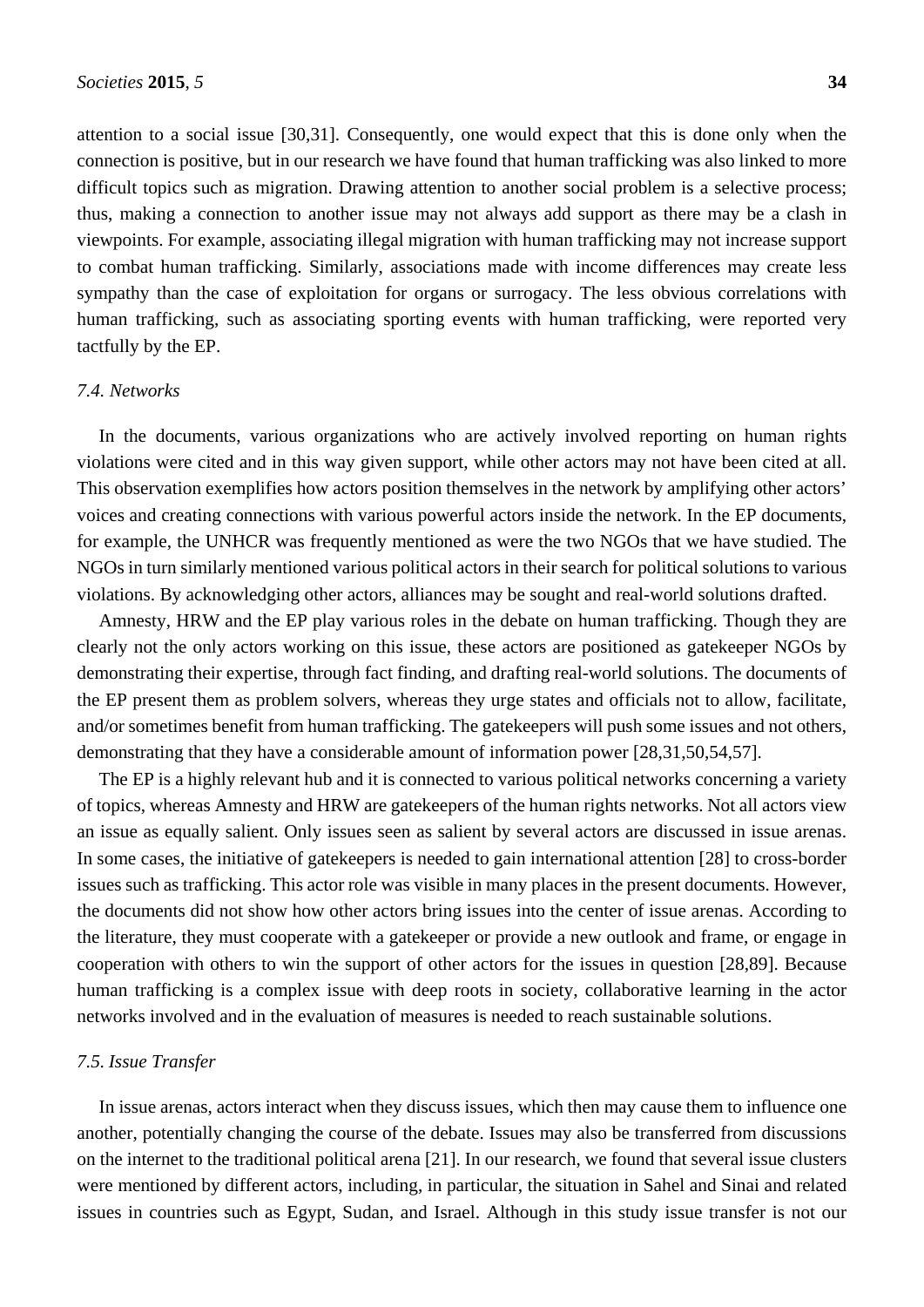primary focus, the dates of some of the documents indicate that actors listen to other actors, and are thus open to agenda setting. The EP focused on the human trafficking issue cluster in 2012, while Amnesty also addressed similar issues in 2012, having previously done so in 2011, and HRW focused on this issue cluster in 2012.

Similarly, another issue cluster, combining security and various human rights and social issues in the Balkans, Serbia, and Kosovo along with the accession of Croatia to EU membership, was discussed in various documents by the EP in 2011, whereas it was also addressed extensively by HRW, and to a lesser extent Amnesty, in both 2011 and 2012. Similarly, at the beginning of 2011, the EP published a resolution regarding the devastating humanitarian and social situation in Haiti after the earthquake. While Amnesty devoted much attention to human trafficking in Haiti in 2011 in various documents, HRW and the EP focused more on other issues such as illegal fishing and human trafficking.

It should be noted that these time-frame examples are taken only from the documents that were included in this study. Issue clusters may have been discussed elsewhere by the actors, and the number of discussions in other issue arenas is possibly higher. Furthermore, as this study has shown, issues are intertwined and several connections are made naturally by the actors, even if, in the present case, the word "human trafficking" was not mentioned. Consequently, to look only at the publication dates of a document may offer rather superficial information. A more in-depth study would demonstrate the interconnectedness of actors' agenda setting in more detail.

## **8. Conclusions**

This research focused on how the international gatekeeper actors Amnesty International, Human Rights Watch and the European Parliament discussed human trafficking. We have investigated how social issues are debated prior to policy and law formation and how they influence the decision-making process. We have also observed how during the debate various viewpoints and alternatives for possible solutions may be emphasized or omitted. Thus, when examining human rights issues, it is as important to study the debate that occurs prior to policy and law formation that addresses these issues, as it is to study the endgame. The findings of the study showed that there is a dynamic interrelatedness between actors and the social issues that they are supporting and have documented, and how a political issue developed greater salience during a specific period of time.

In addition, the results highlight the way in which issues are framed and create the social context for subsequent policy and law formation. The context is seen as a result of processes of negotiation of meaning that is generated by the actors. Moreover, our research results provide insights into how information power was expressed by these important actors in a particular network through an emphasis on specific issues, actors and views. Similarities in views helped to create a basis for consensus building and subsequently facilitate solutions.

The NGOs mentioned human trafficking in more documents than the EP. By discussing the topic in a particular social context, they showed how it is intertwined with other issues, such as poverty and the poor functioning of juridical systems. The EP framed human trafficking in connection with other issues, such as gender-based violence and employment. The conclusions that were drawn by the NGOs and the EP had many similarities. The actors acknowledged each others' views, and they acknowledged other well-known actors such as the UN, confirming that they function as important hubs in this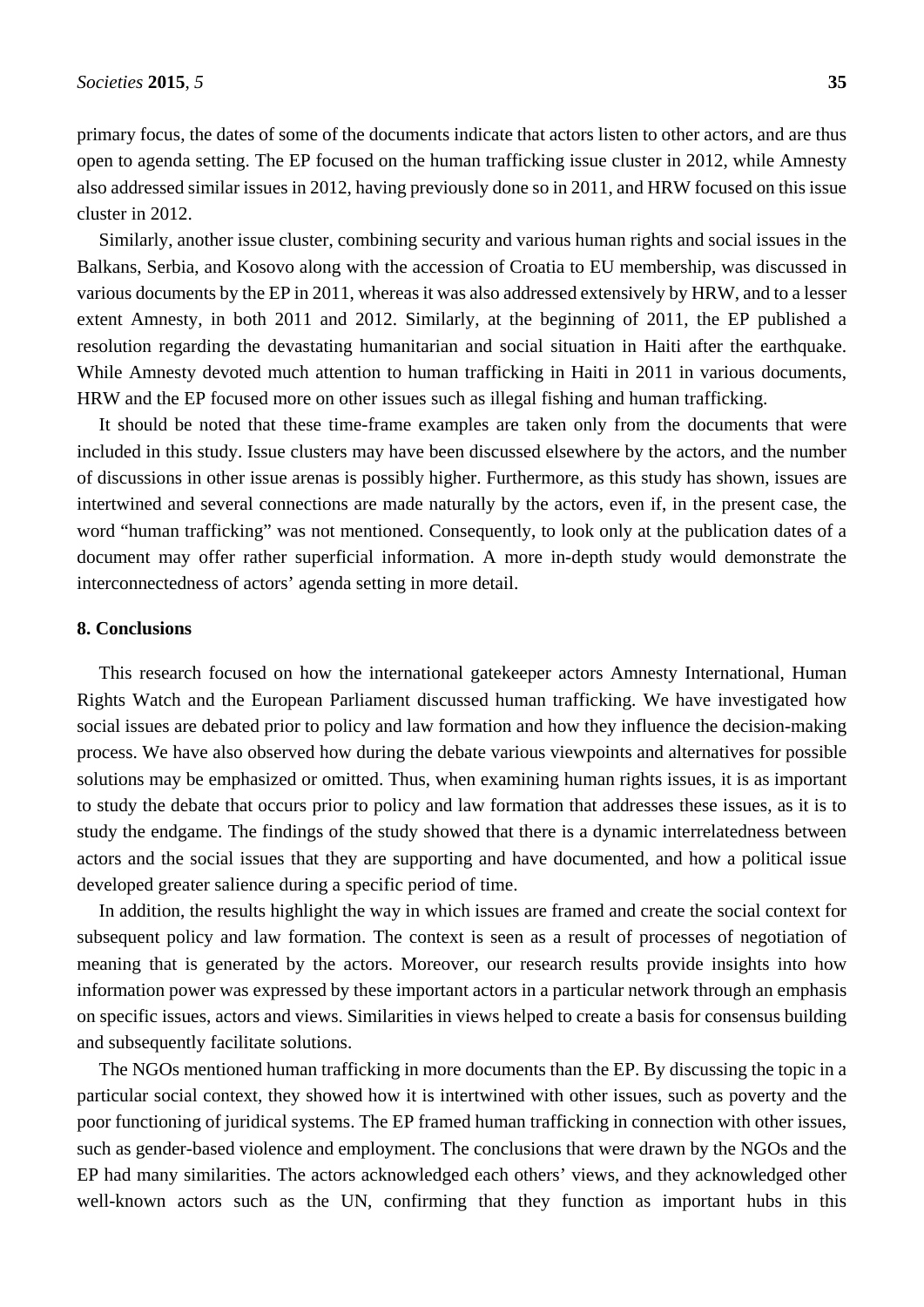decision-making network. The EP also mentions other actors in order to acknowledge efforts that have been made towards solving an issue and to reinforce such efforts. Framing was used to show causal relations between issues, actors and context. Responsibility framing is used to identify the actors involved in creating or maintaining problems, such as criminal networks and officials who allow violations to continue or even add to them.

The bandwagoning of issues is used to increase salience, such as connecting an issue with already recognized issues such as organized crime but, above all, causal relations are explicated even if these, while contributing to public understanding of a complex issue, may not always be favorable for issue salience. Some issues were only mentioned by one actor, *e.g*., child labor in the mines of Mali by HRW, or fishing by EP, while Haiti was mentioned frequently by Amnesty and just once by EP, showing that these issues were not getting coverage by all the actors in the period investigated, as issues are selective. Some transfer of issues is seen where issues have been discussed earlier by the NGOs before being addressed even more comprehensively by the EP.

There seems to be a consensus among the gatekeepers that human trafficking is both a national and an international problem. The actors share the notion that human trafficking must be seen within a larger context of issues, as it is intertwined with multiple other issues, mainly various social injustices and violations that result from and feed off poverty, and the poor functioning of juridical and state systems. In various documents, the EP described situations related to human trafficking as very worrying, demanding a more result-oriented approach from the various parties involved, a notion that the two NGOs supported in their documents. The EP also noted that the global financial crisis has had a negative impact on gender-equality and said that decision makers should pay more than lip service to gender equality-related issues. The EP called for decision makers to make the prevention of gender-based violations a priority in their economic strategies. Amnesty, HRW and the EP used framing to underline causality between poverty, gender-based violence and gender inequality along with disruptive natural disasters, the collapse of states, and corruption in various forms of governance and policing. All the actors investigated called for international cooperation and treaties to be drawn up, and for the implementation of already-existing policies at the national legislative level.

This study focused on one particular human rights issue and 240 documents from three organizations retrieved across a two-year time span. Future research could focus more on elements such as issue transfer and include more actors. Additional research should be done to investigate the various cultural interpretations of what human trafficking is and how it is connected with other issues. This study contributes to a better understanding of how human trafficking is framed, the context in which it is discussed, and how it is intertwined with other issues. It has clarified how the actors used framing to increase issue salience and how they have emphasized the chain of causality between the root causes and effects on various other issues. Framing was used as method of placing responsibility on traffickers but also on decision makers and authorities. Moreover, the EP called for NGOs and civil society to participate in the process of preventing trafficking and helping victims, whilst the NGOs asked traditional political actors to take responsibility for state corruption. The targets of human rights violations, in this case mostly women and children, do not yet have a direct voice in the social and political debate, which is why the EP proposed including them in finding sustainable solutions.

Maintaining issue salience for human trafficking poses a challenge. Possibly, an issue of this magnitude and severity can only be kept at bay, and this already needs continuous action by many actors,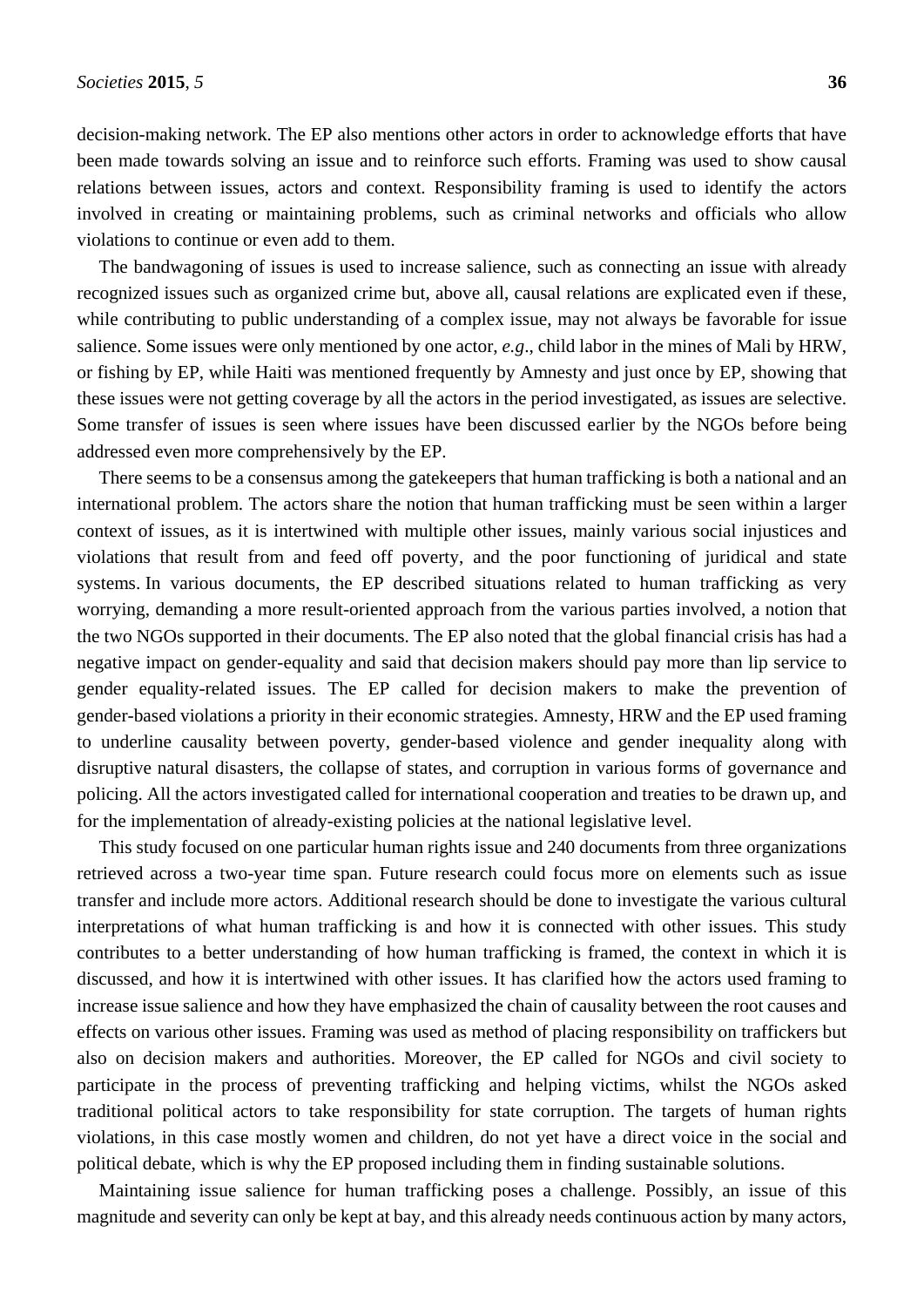and appropriate communication to understand it as a deeply rooted and multifaceted problem. Human trafficking is merely one of numerous serious social issues that demand urgent attention. Serious human rights violations occur daily across the world. Human rights are universal in theory but are nevertheless often violated. The UN Declaration of Human Rights promotes the protection of human rights of all people, and this should not be culturally bound and therefore selective. Not all people enjoy universal rights, and human rights violations warrant attention in public and political issue arenas. Moreover, not all actors deem the same human rights as salient. Different belief systems and cultural, political, and moral systems influence how social issues such as human trafficking are seen. The problem in issue arena discussions and subsequent decision-making processes concerning human trafficking may be that the issue has not yet gained enough salience or it seems to be simply too much of a challenge. It is also likely that the interrelatedness of social issues, and the context in which these issues take place, are not yet fully understood.

However, a shared understanding of the social context and the cause and blame with respect to human trafficking seem to be evident between the three actors. Human trafficking was seen in the early 1990s as a women's rights issue that was the concern of feminist groups and NGOs. Currently, human trafficking is regarded as a salient global political issue that needs attention. In the documents of Amnesty, HRW and the EP, the gatekeepers called for collaboration in finding political solutions. Paying attention to the multiple and complex concerns and how they are addressed in the debate about human trafficking may support this goal.

# **Author Contributions**

The first author Niina Meriläinen designed the study together with the second author Marita Vos. Meriläinen gathered the data and wrote the manuscript together with Vos.

#### **Conflicts of Interest**

The authors declare no conflict of interest.

# **References**

- 1. Pettigrew, A.M. *The Politics of Organizational Decision-Making*; Tavistock: London, UK, 1973.
- 2. Meriläinen, N.; Vos, M. Human rights organizations and online agenda setting. *Corp. Commun.*  **2011**, *16*, 293–310.
- 3. Martens, K. Mission Impossible? Defining Nongovernmental Organizations. *Voluntas. Int. J. Volunt. Nonprofit Organ.* **2002**, *13*, 271–285.
- 4. Joachim, J. Framing Issues and Seizing Opportunities: The UN, NGOs, and Women's Rights. *Int. Stud. Q.* **2003**, *47*, 247–274.
- 5. Steinberg, G.M. The Politics of NGOs, Human Rights and the Arab-Israel Conflict. *Israel Stud.* **2011**, *16*, 24–54.
- 6. Murdie, A. The impact of human rights NGOs activity on human right practices. *Int. NGO J.* **2009**, *4*, 421–440.
- 7. Dahre, J. There are no such things as universal human rights—on the predicament of indigenous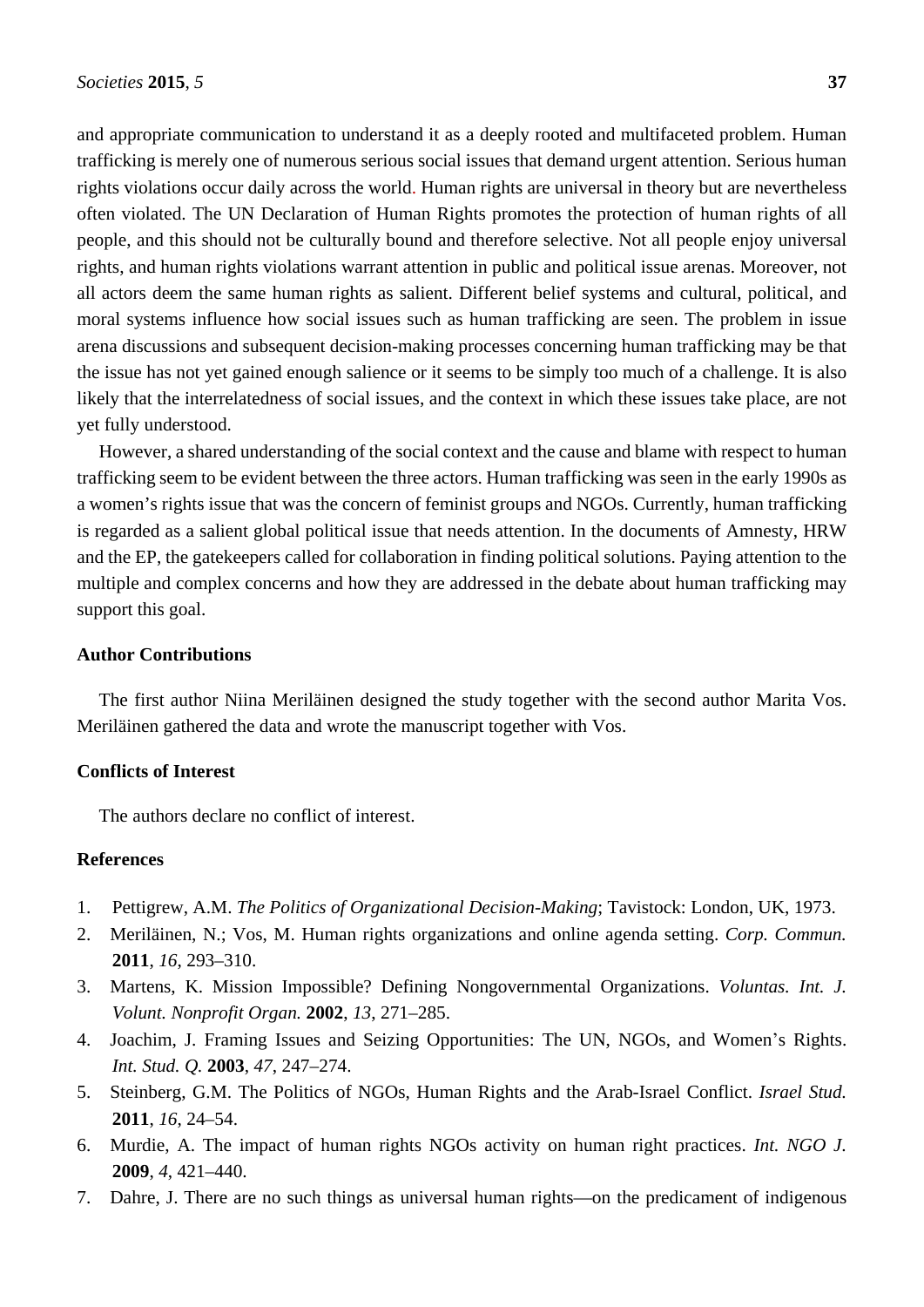peoples, for example. *Int. J. Hum. Rights* **2010**, *14*, 641–657.

- 8. Ibhawoh, B. The Right to Development: The Politics and Polemics of Power and Resistance. *Hum. Rights Q.* **2010**, *33*, 76–104.
- 9. DeBono, D. "Less than human": The detention of irregular immigrants in Malta. *Race Class* **2013**, *55*, 60–81.
- 10. Schott, R.M. War rape, natality and genocide. *J. Genocide Res.* **2011**, *13*, 5–21.
- 11. Alidadi, K.; Foblets, M. Framing multicultural challenges in freedom of religion terms: Limitations of minimal human rights for managing religious diversity in Europe. *Neth. Q. Hum. Rights* **2012**, *30*, 460–488.
- 12. Nash, K. *The Cultural Politics of Human Rights: Comparing the US and UK*; Cambridge University Press: Cambridge, UK, 2009.
- 13. Keck, M.; Sikkink, K. *Activists beyond Borders: Advocacy. Networks in International Politics*; Cornell University Press: Ithaca, NY, USA, 1998.
- 14. Okin, S.M. Feminism, Women's Human Rights, and Cultural Differences. *Hypatia* **1998**, *13*, 32–52.
- 15. Marsh, C.; Payne, D.P. The Globalization of Human Rights and the Socialization of Human Rights Norms. *Brigh. Young Univ. Law Rev.* **2007**, *3*, 665–688.
- 16. Miller, L.F. Rights of Self-delimiting Peoples: Protecting Those Who Want No Part of Us. *Hum. Rights Rev.* **2013**, *14*, 31–51.
- 17. Guttenplan, D.D.; Margaronis, M. Who Speaks for Human Rights? A Clash between a Feminist Activist and a Former Guantánamo Detainee Divides the Left. Available online: http://www.thenation.com/article/who-speaks-human-rights#axzz2ef45u610 (accessed on 1 September 2013).
- 18. Donnelly, J. Human rights and human dignity: An analytic critique of non-Western conceptions of human rights. *Am. Polit. Sci. Rev.* **1982**, *76*, 303–316.
- 19. Hafner-Burton, E.M.; Tsutsui, K.; Meyer, J.M. International human rights law and the politics of legitimation repressive states and human rights treaties. *Int. Sociol.* **2008**, *23*, 115–141.
- 20. Luoma-Aho, V.; Vos, M. Towards a more dynamic stakeholder model: Acknowledging multiple issue arenas. *Corp. Commun.* **2010**, *15*, 315–331.
- 21. Meriläinen, N.; Vos, M. Framing issues in the public debate: The case of human rights. *Corp. Commun.* **2013**, *18*, 119–134.
- 22. Entman, R.M. Framing: Toward Clarification of a Fractured Paradigm. *J. Commun.* **1993**, *43*, 51–58.
- 23. McCombs, M.; Shaw, D. The Agenda-Setting Function of Mass Media. *Public Opin. Q.* **1972**, *36*, 176–187.
- 24. Sheafer, T.; Weimann, G. Agenda building, agenda setting, priming, individual voting intentions, and the aggregate results: An analysis of four Israeli elections. *J. Commun.* **2005**, *55*, 347–365.
- 25. Mahon, J.; Wartick, S.L. Dealing with Stakeholders: How Reputation, Credibility and Framing Influence the Game. *Corp. Reput. Rev.* **2003**, *6*, 19–35.
- 26. Lecheler, S.; de Vreese, C.H. Framing Serbia: The effects of news framing on public support for EU enlargement. *Eur. Polit. Sci. Rev.* **2010**, *2*, 73–93.
- 27. Zhu, J.-H. Issue Competition and Attention Distraction: A Zero-Sum Theory of Agenda-Setting. *Journalism Mass Comm. Q.* **1992**, *69*, 825–836.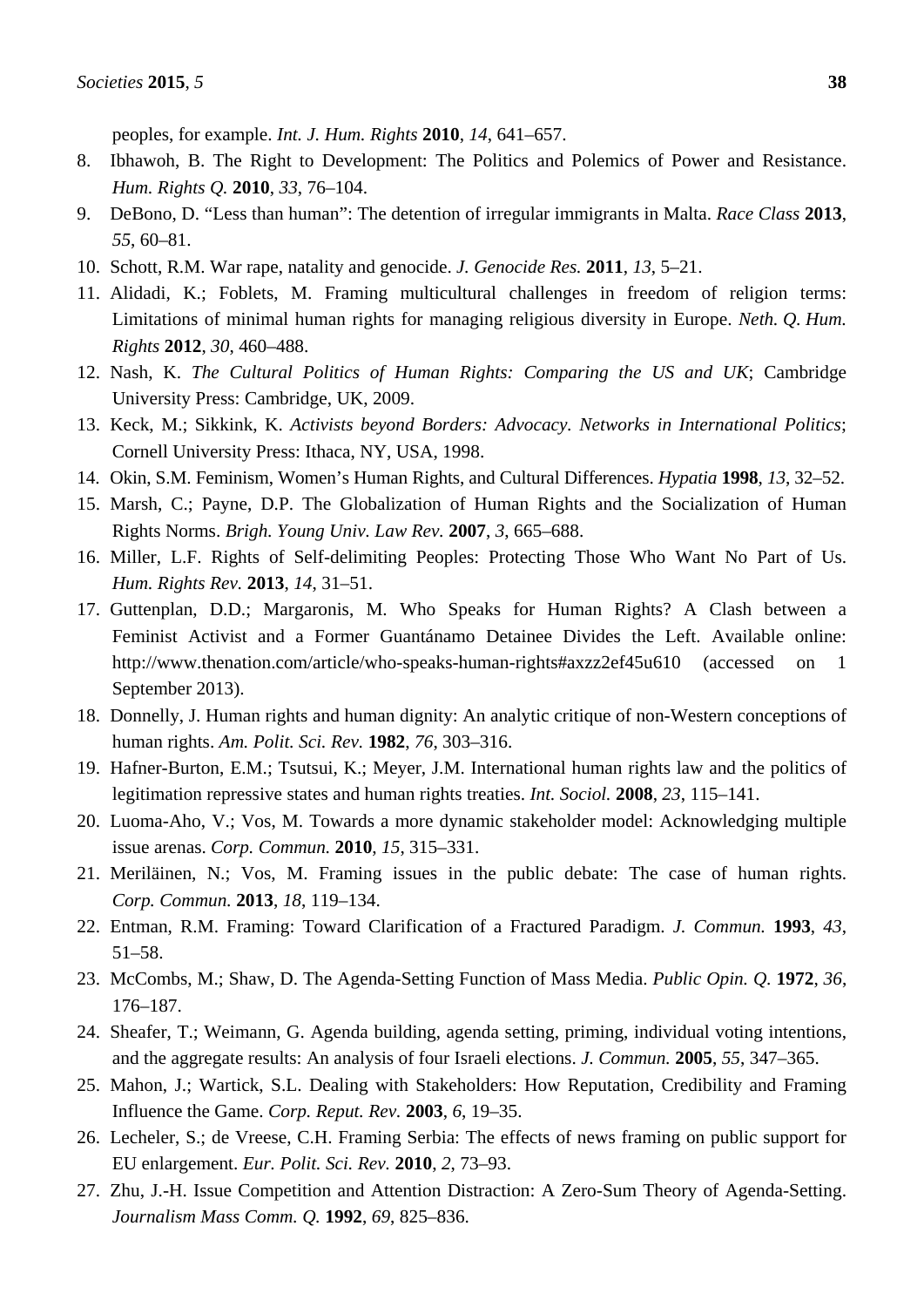- 28. Bob, C. *The International Struggle for New Human Rights*; University of Pennsylvania Press: Philadelphia, PA, USA, 2009.
- 29. Hilgartner, S.; Bosk, C.L. The Rise and Fall of Social Problems: A Public Arenas Model. *Am. J. Sociol.* **1988**, *94*, 53–78.
- 30. Nicholson, S.; Chong, D. Jumping on the Human Rights Bandwagon: How Rightsbased Linkages Can Refocus Climate Politics. *Glob. Environ. Polit.* **2011**, *11*, 121–136.
- 31. Carpenter, R.C. Vetting the Advocacy Agenda: Network Centrality and the Paradox of Weapons Norms. *Int. Organ.* **2011**, *65*, 69–102.
- 32. Rodio, E.B.; Schmitz, H.P. Beyond norms and interests: Understanding the evolution of transnational human rights activism. *Int. J. Hum. Rights* **2010**, *14*, 442–459.
- 33. Kilburn, H.W. Personal Values and Public Opinion. *Soc. Sci. Q.* **2009**, *90*, 868–885.
- 34. Brewer, P.R.; Gross, K. Values, framing, and citizens' thoughts about policy issues: Effects on content and quantity. *Polit. Psychol.* **2005**, *26*, 929–948.
- 35. Busby, J.W. Bono Made Jesse Helms Cry: Jubilee 2000, Debt Relief, and Moral Action in International Politics. *Int. Stud. Q.* **2007**, *51*, 247–275.
- 36. Shen, F.; Edwards, H.H. Economic Individualism, Humanitarianism, and Welfare Reform: A Value-Based Account of Framing Effects. *J. Commun.* **2005**, *55*, 795–809.
- 37. Hughes, D.M. The "Natasha" Trade: The Transnational Shadow Market of Trafficking in Women. *J. Int. Aff.* **2000**, *53*, 625–651.
- 38. Agbu, O. Corruption and human trafficking: The Nigerian case. *West. Afr. Rev.* **2003**, *4*, 1–13.
- 39. Aston, J.N.; Paranjape, V.N. Abolishment of Human Trafficking: A Distant Dream. Available online: [http://papers.ssrn.com/sol3/papers.cfm?abstract\\_id=2112455](http://papers.ssrn.com/sol3/papers.cfm?abstract_id=2112455) (accessed on 12 September 2013).
- 40. Barner, J.R.; Okech, D.; Camp, M.A. Socio-Economic Inequality, Human Trafficking, and the Global Slave Trade. *Societies* **2014**, *4*, 148–160.
- 41. Sullivan, B. Trafficking in Human Beings. In *Gender Matters in Global Politics: A Feminist Introduction to International Relations*; Shepherd, L.J., Ed.; Routledge: London, UK, 2010; pp. 89–102.
- 42. Hankivsky, O. The Dark Side on Care: The Push Factors of Human Trafficking. In *Feminist Ethics and Social Policy—Towards a New Global Political Economy of Care*; Mahon, R., Robinson, F., Eds.; UBC Press: Vancouver, BC, Canada, 2011; pp. 145–161.
- 43. Nikolić-Ristanović, V. Human Trafficking Between Profit and Survival. In *Crime and Transition in Central and Eastern Europe*; Šelih, A., Završnik, A., Eds.; Springer: New York, NY, USA, 2012; pp. 205–227.
- 44. Shelley, L. The Relationship of Drug and Human Trafficking: A Global Perspective. *Eur. J. Crim. Policy Res.* **2012**, *18*, 241–253.
- 45. Van den Anker, C.; van Liempt, I. *Human Rights and Migration: Trafficking for Forced Labour*; Palgrave Macmillan: New York, NY, USA, 2012.
- 46. Chuang, J. Beyond a snapshot: Preventing human trafficking in the global economy. *Indiana J. Glob. Legal Stud.* **2006**, *13*, 137–163.
- 47. Maedl, A. Rape as Weapon of War in the Eastern DRC? The Victims' Perspective. *Hum. Rights Q.* **2011**, *33*, 128–147.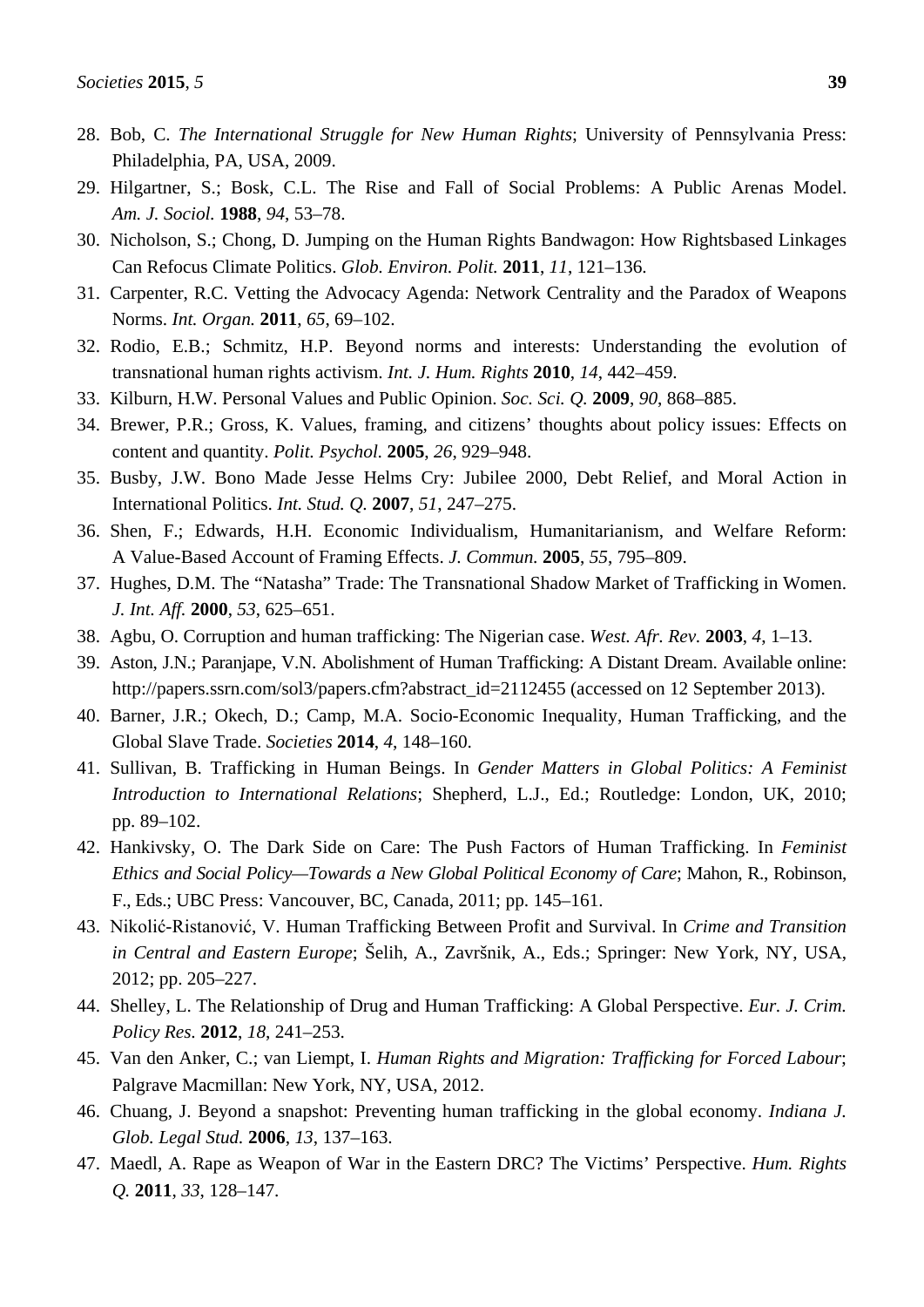- 48. Eurostat. Trafficking in human beings—2013 edition. Available online: http://epp.eurostat.ec.europa.eu/portal/page/portal/product\_details/publication?p\_product\_code=K S-RA-13-005 (accessed on 23 September 2014).
- 49. Dembour, M.B.; Kelly, T. Introduction. In *Are Human Rights for Migrants? Critical Reflections on the Status of Irregular Migrants in Europe and the United States*; Dembour, M.B., Kelly, T., Eds.; Routledge: New York, NY, USA, 2011; pp. 1–16.
- 50. Lewin, K. Frontiers in group dynamics II. Channels of group life; social planning and action research. *Hum. Relat.* **1947**, *1*, 143–153.
- 51. Meriläinen, N.; Vos, M. Framing by Actors in the Human Rights Debate: The Kony 2012 Campaign. *Nord. J. Hum. Rights* **2014**, *32*, 238–257.
- 52. Pallas, C.L.; Urpelainen, J. Mission and Interests: The Strategic Formation and Function of North-South NGO Campaigns. In Proceedings of the International Studies Association Annual Convention, San Diego, CA, USA, 1–4 April 2012.
- 53. Dahl, R. The concept of power. *Behav. Sci.* **1957**, *2*, 201–215.
- 54. Bachrach, P.; Baratz, M.S. Two Faces of Power. *Am. Polit. Sci. Rev.* **1962**, *56*, 947–952.
- 55. Anton, A. Socialist Voices. In *Toward a New Socialism*; Schmitt, R., Anton, A., Eds.; Lexington Books: Plymouth, UK, 2007; pp. 21–52.
- 56. Lukes, S. *Power: A Radical View*; Macmillan: London, UK, 1974.
- 57. Barzilai-Nahon, K. Toward a theory of network gatekeeping: A framework for exploring information control. *J. Am. Soc. Inf. Sci. Technol.* **2008**, *59*, 1493–1512.
- 58. Bennett, W.L.; Foot, K.; Xenos, M. Narratives and network organization: A comparison of fair trade systems in two nations. *J. Commun.* **2011**, *61*, 219–245.
- 59. Petrocik, J.R. Issue Ownership in Presidential Elections, with a 1980 Case Study. *Am. J. Polit. Sci.* **1996**, *40*, 825–850.
- 60. Gregory, S. Transnational Storytelling: Human Rights, WITNESS, and Video Advocacy. *Am. Anthropol.* **2006**, *108*, 195–204.
- 61. DeLuca, K.M.; Lawson, S.; Sun, Y. Occupy Wall Street on the public screens of social media: The many framings of the birth of a protest movement. *Comm. Cult. Crit.* **2012**, *5*, 483–509.
- 62. Amnesty International. Available online: [http://amnesty.org](http://amnesty.org/) (accessed on 18 December 2014).
- 63. Human Rights Watch. Available online: http//hrw.org (accessed on 18 December 2014).
- 64. [European Parliament](http://www.europarl.europa.eu/portal/en)[/Legislative Observatory.](http://www.europarl.europa.eu/oeil?lang=en) Available online: http://www.europarl.europa.eu/ oeil/search/search.do (accessed on 18 December 2014).
- 65. Amnesty International Report 2012: Facts and Figures. Available online: http://www.amnesty.org/ en/library/info/POL10/003/2012/en (accessed on 18 December 2014).
- 66. Chad: Briefing to the UN Committee on the Elimination of Discrimination against Women, 50th Session, October 2011. Available online: http://www.amnesty.org/en/library/info/AFR20/009/2011 (accessed on 8 January 2015).
- 67. Europe: S.O.S. Europe: Human rights and migration control. Available online: <http://www.amnesty.org/en/library/info/EUR01/013/2012/en> (accessed on 18 December 2014).
- 68. Egypt: Broken promises: Egypt's military rulers erode human rights. Available online: <http://www.amnesty.org/en/library/info/MDE12/053/2011/en> (accessed on 18 December 2014).
- 69. Egypt: End Sinai Nightmare for Migrants. Available online: [http://www.hrw.org/news/](http://www.hrw.org/news/2012/09/05/egypt-end-sinai-nightmare-migrants)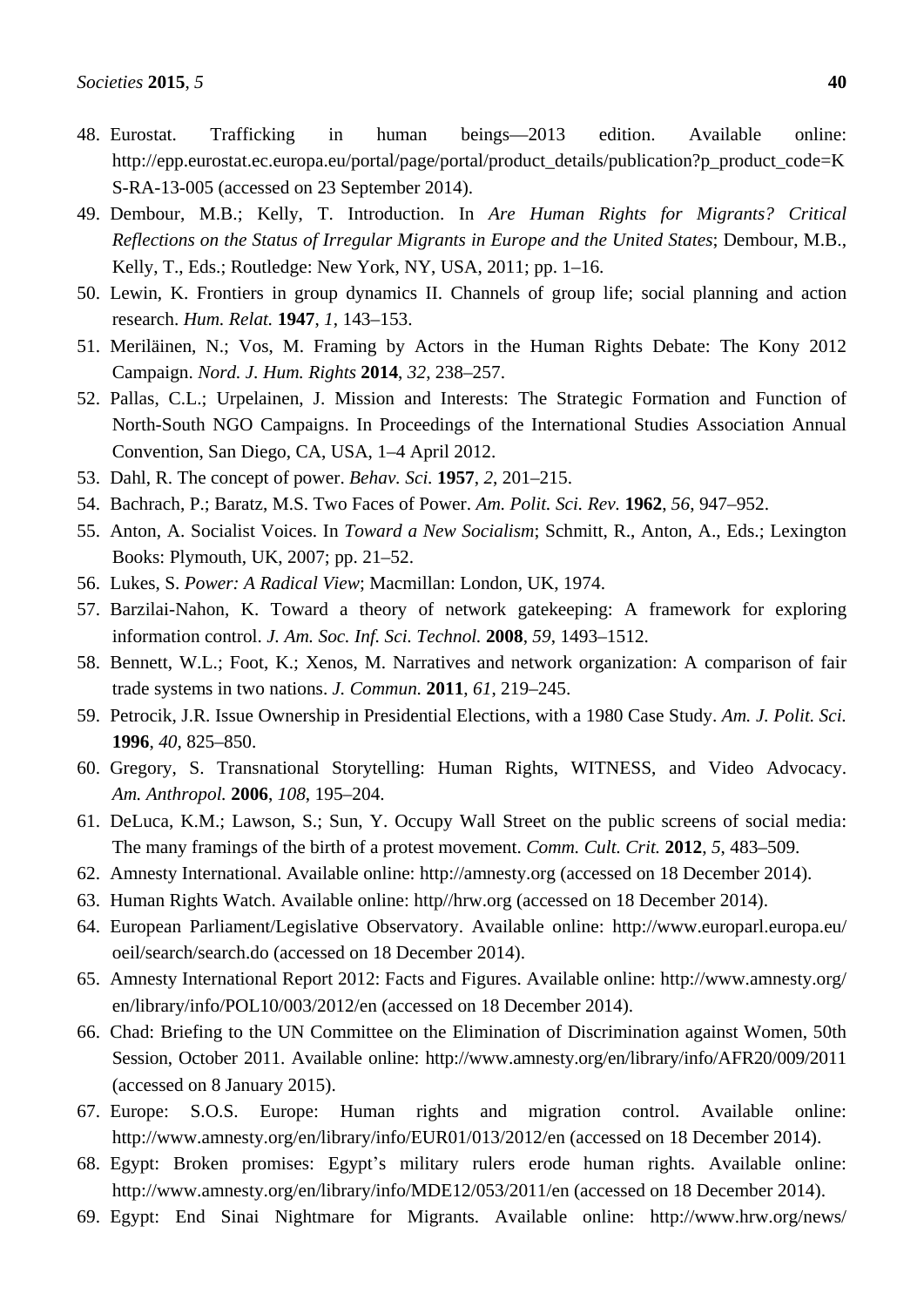[2012/09/05/egypt-end-sinai-nightmare-migrants](http://www.hrw.org/news/2012/09/05/egypt-end-sinai-nightmare-migrants) (accessed on 18 December 2014).

- 70. Codes of ethics and declarations relevant to the health professions. Fifth Edition: 2011 Update. Available online: <http://www.amnesty.org/en/library/info/ACT75/002/2011/en> (accessed on 18 December 2014).
- 71. Rights, support and protection of victims of crime: Minimum standards (2011/0129). Available online: http://www.europarl.europa.eu/oeil/popups/ficheprocedure.do?reference=2011/ 0129%28COD%29&l=en (accessed on 18 December 2014).
- 72. Priorities and outline of a new EU policy framework to fight violence against women (2010/2209). Available online: http://www.europarl.europa.eu/oeil/popups/ficheprocedure.do?reference=2010/ 2209%28INI%29&l=en (accessed on 18 December 2014).
- 73. Equality between women and men in the European Union—2011 (2011/2244). Available online: [http://www.europarl.europa.eu/oeil/popups/ficheprocedure.do?reference=2011/2244%28INI%29](http://www.europarl.europa.eu/oeil/popups/ficheprocedure.do?reference=2011/2244%28INI%29&l=en) [&l=en](http://www.europarl.europa.eu/oeil/popups/ficheprocedure.do?reference=2011/2244%28INI%29&l=en) (accessed on 18 December 2014).
- 74. Equality between women and men in the European Union—2010 (2010/2138). Available online: [http://www.europarl.europa.eu/oeil/popups/ficheprocedure.do?reference=2010/2138%28INI%29](http://www.europarl.europa.eu/oeil/popups/ficheprocedure.do?reference=2010/2138%28INI%29&l=en) [&l=en](http://www.europarl.europa.eu/oeil/popups/ficheprocedure.do?reference=2010/2138%28INI%29&l=en) (accessed on 18 December 2014).
- 75. Women's working conditions in the service sector (2012/2046). Available online: [http://www.europarl.europa.eu/oeil/popups/ficheprocedure.do?reference=2012/2046%28INI%29](http://www.europarl.europa.eu/oeil/popups/ficheprocedure.do?reference=2012/2046%28INI%29&l=en) [&l=en](http://www.europarl.europa.eu/oeil/popups/ficheprocedure.do?reference=2012/2046%28INI%29&l=en) (accessed on 18 December 2014).
- 76. Resolution on human rights and the security situation in the Sahel region (2012/2680). Available online: [http://www.europarl.europa.eu/oeil/popups/ficheprocedure.do?reference=2012/](http://www.europarl.europa.eu/oeil/popups/ficheprocedure.do?reference=2012/2680%28RSP%29&l=en) [2680%28RSP%29&l=en](http://www.europarl.europa.eu/oeil/popups/ficheprocedure.do?reference=2012/2680%28RSP%29&l=en) (accessed on 18 December 2014).
- 77. Resolution on the situation in Mali (2012/2603). Available online: http://www.europarl.europa.eu/ oeil/popups/ficheprocedure.do?reference=2012/2603%28RSP%29&l=en (accessed on 18 December 2014).
- 78. Resolution on the use of sexual violence in conflicts in North Africa and the Middle East (2011/2661). Available online: [http://www.europarl.europa.eu/oeil/popups/](http://www.europarl.europa.eu/oeil/popups/ficheprocedure.do?reference=2011/2661%28RSP%29&l=en) [ficheprocedure.do?reference=2011/2661%28RSP%29&l=en](http://www.europarl.europa.eu/oeil/popups/ficheprocedure.do?reference=2011/2661%28RSP%29&l=en) (accessed on 18 December 2014).
- 79. Resolution on human trafficking in Sinai, in particular the case of Solomon W. (2012/2569). Available online: http://www.europarl.europa.eu/oeil/popups/ficheprocedure.do?reference=2012/ 2569%28RSP%29&l=en (accessed on 18 December 2014).
- 80. Negotiations on EU-Libya Framework Agreement (2010/2268). Available online: [http://www.europarl.europa.eu/oeil/popups/ficheprocedure.do?reference=2010/2268%28INI%29](http://www.europarl.europa.eu/oeil/popups/ficheprocedure.do?reference=2010/2268%28INI%29&l=en) [&l=en](http://www.europarl.europa.eu/oeil/popups/ficheprocedure.do?reference=2010/2268%28INI%29&l=en) (accessed on 18 December 2014).
- 81. Resolution on the human rights situation in the United Arab Emirates (2012/2842). Available online: [http://www.europarl.europa.eu/oeil/popups/ficheprocedure.do?reference=2012/](http://www.europarl.europa.eu/oeil/popups/ficheprocedure.do?reference=2012/2842%28RSP%29&l=en) [2842%28RSP%29&l=en](http://www.europarl.europa.eu/oeil/popups/ficheprocedure.do?reference=2012/2842%28RSP%29&l=en) (accessed on 18 December 2014).
- 82. State of implementation of the EU Strategy for Central Asia (2011/2008). Available online: [http://www.europarl.europa.eu/oeil/popups/ficheprocedure.do?reference=2011/2008%28INI%29](http://www.europarl.europa.eu/oeil/popups/ficheprocedure.do?reference=2011/2008%28INI%29&l=en) [&l=en](http://www.europarl.europa.eu/oeil/popups/ficheprocedure.do?reference=2011/2008%28INI%29&l=en) (accessed on 18 December 2014).
- 83. EU Strategy for the Black Sea (2010/2087). Available online: [http://www.europarl.europa.eu/](http://www.europarl.europa.eu/oeil/popups/ficheprocedure.do?reference=2010/2087%28INI%29&l=en) [oeil/popups/ficheprocedure.do?reference=2010/2087%28INI%29&l=en](http://www.europarl.europa.eu/oeil/popups/ficheprocedure.do?reference=2010/2087%28INI%29&l=en) (accessed on 18